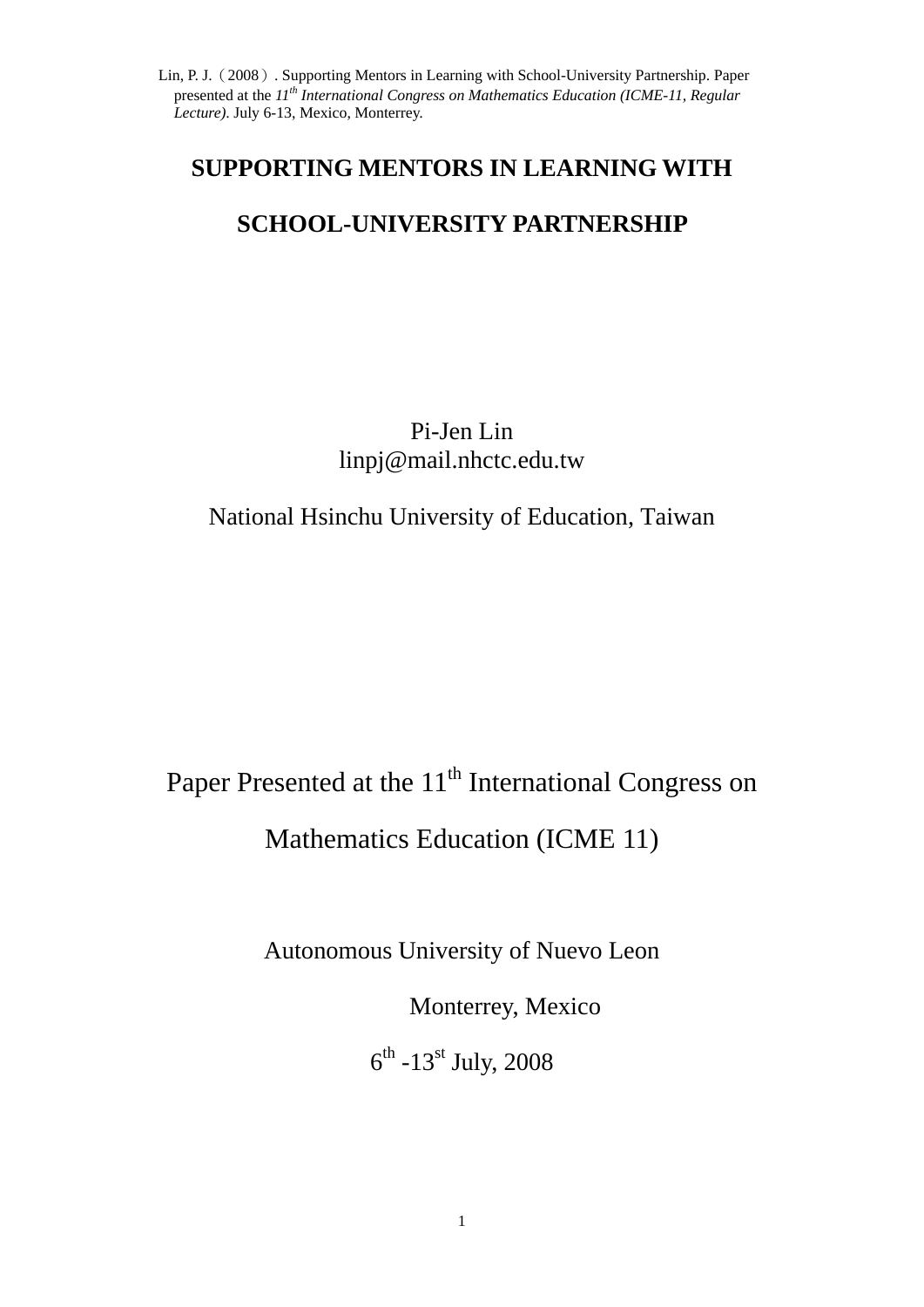### **Supporting Mentors in Learning with School-University Partnership**

#### Pi-Jen Lin

linpj@mail.nhctc.edu.tw>

National Hsin-Chu University of Education, Taiwan 521, Nan-Dah Road, Hsin-Chu City 300. Taiwan, R. O. C.

#### **ABSTRACT**

This lecture is intended to share with you the development of mentoring practices for supporting future teachers learning to teach under the impact of teacher education reform of Taiwan, particularly, in the internship. The lecture begins by introducing the change of teacher education reform issued in 1994, followed by the description of the impact of teacher education on quality control. Then, it describes six integrated reach projects funded by the National Science Council for fostering the quality of mentoring practices. One of the integrated research projects was designed to develop an innovative approach of internship through the school-university partnership. The innovation approach is intended to enhance mentors' knowledge and skill, such that mentors have better ability in mentoring future teachers. The aspects of innovation include the course of the mentoring, the process of mentoring, an integral model of mentoring, and its evaluation of the mentoring program. The lecture is ended with the issues associated with developing a mentoring program.

Key words: mentors, integrated model, internship, school-university partnership.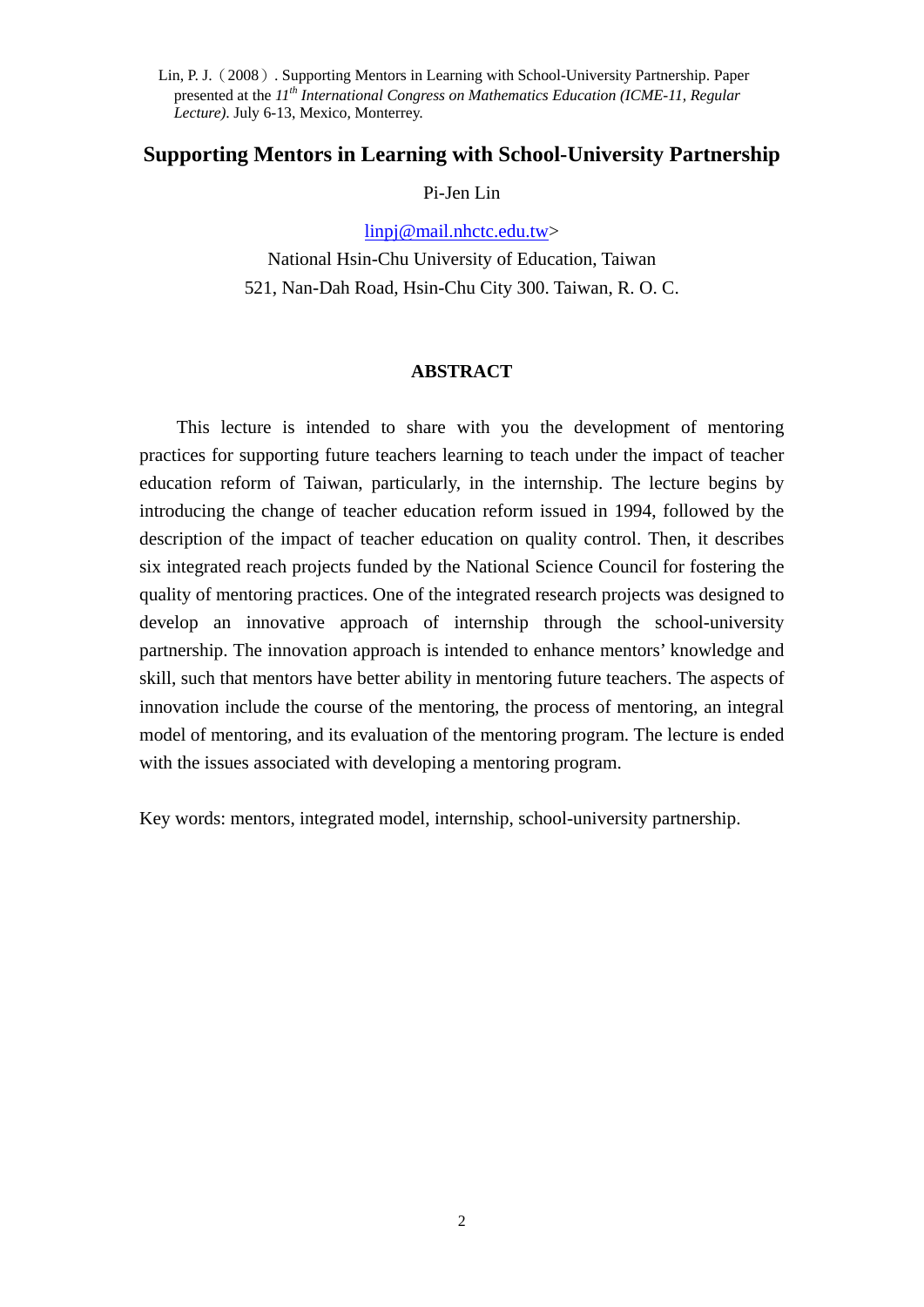#### **INTRODUCTION**

Teacher preparation programs across countries have made considerable efforts to the content and the process of the practicum. The practicum stipulated allows future teacher (FT) to have field experience in school settings throughout the entire school year with the support of university faculty and school teachers. Due to much of the responsibility for mentoring FTs in Taiwan lie with the mentor in the schools who are not subject specialists rather than with university faculty. As a result, FTs have little professional learning with school teachers during practicum.

With drastic changes of economy, policy, and society, quality control have been an emerged issue since the teacher education reform was issued by the Ministry of Education (MOE ) of Taiwan in 1994 (MOE, 1994). A great deal of teacher educators have paid a lot of attentions on the studies of teacher preparation, but these studies are limited on the learning opportunities for FTs provided by the teacher preparation program in teacher education institutes, for instance, the criteria of recruitment and selection, university-based course and practicum requirements, and accreditation systems for teacher education (Fwu & Wang, 2002). Teacher education reformers in Taiwan did not focus on the supports of FTs with creating opportunities for improving the quality of teaching, in particular in the internship until the privilege of teacher colleges or Normal university for teacher preparation was deprived. The main focus of the lecture is on the introduction of an innovative method that was designed to improve mentors' competence of mentoring for supporting FTs' quality of teaching with the support of school-university partnership in the internship.

#### **THE INNOVATION OF TEACHER EDUCATION IN TAIWAN**

The teacher education reform under the impact of economic, political and social contexts has been demonstrated a drastic change since the Teacher Education Act (TEA) of Taiwan was issued in 1994. The major changes included: 1) School-based practicum is reduced into half year from a whole year and attached in the fourth year of a four-year teacher preparation program; 2) Teachers are certified by the processes consisting of qualified a teacher while completed four-year courses, half-year practicum, and then certified a teacher after passing a certified teacher examination. 3) The teacher preparation can be offered from any institution in which has teacher education program (MOE, 1994).

#### **The Impact of Teacher Education Reform**

The TEA declared that all four-year public and private universities and colleges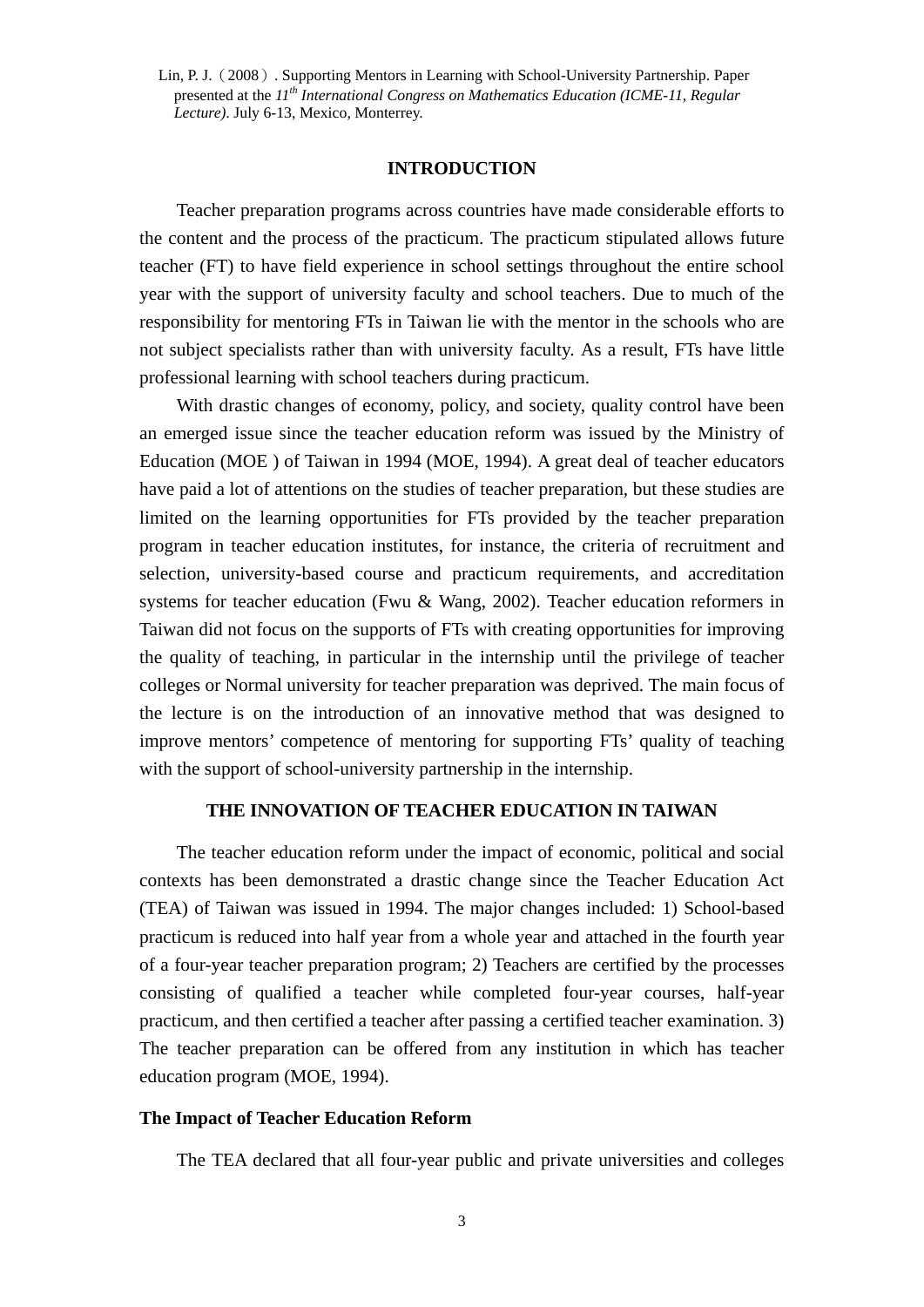are allowed to run teacher education programs for training teachers as long as they meet the requirement of the MOE. As a result, deprived of the privileges in teacher training, teachers colleges were suffered from lower popularity among high school graduates and a decrease in students' academic level. Under the situations, some teacher colleges upgraded to be a university of education or a comprehensive university. The declining government budget for higher education and the limited quantify and quality in faculty and facilities made the transformation of universities of education or to seek opportunities to integrate them into nearby universities. In addition, with the decreasing population of baby born, the supply of teachers from teacher education programs is much more than the demand. The number of teachers to be prepared from each university of education is required to be reduced into 50% as many as before (MOE, 2005).

The establishment of teacher education programs by any university or college needs to be approved by the MOE according to a set of official criteria for quality in the faculty, curriculum, and facilities of the programs. However, the process of training, curriculum, instruction, and practicum are various with different teacher education programs. Some programs in universities had inadequate number of faculties and a lack of practical experience in internship. To control teacher quality, a national examination of teacher inspection was ignited with 2004. However, only FTs' knowledge of general pedagogy instead of subject matter pedagogy is assessed in the inspection. The inspection is not able to assess how well the future teachers (FTs) performed in teaching learned from teacher education program.

Excepting the high percentage of FTs passing the national examination of teacher inspection to be achieved, the teacher educators of Taiwan were aware of the importance of FTs' ability in performing in classroom. They recognized the practicum as an important component in teacher education. Teaching is a form of highly complex and skilled practice depending on teachers' knowledge and skill. A knowledge base including a theoretical and a professional component underpins teaching. The theoretical component is taught in the years of teacher preparation program, while the professional component needs to be developed in the professional practice. However, the practicum provides FTs with an opportunity to develop the professional knowledge but it often results in FTs developing the technical skills of classroom management, rather than the wisdom of professional practice. Within ten years, a method of assisting FTs to develop professional knowledge is partnership formed between schools and universities where FTs have opportunities to be involved with day-to-day activities of professional practice. The studies on teacher preparation show that FTs complained that they are required to devote a great deal of time to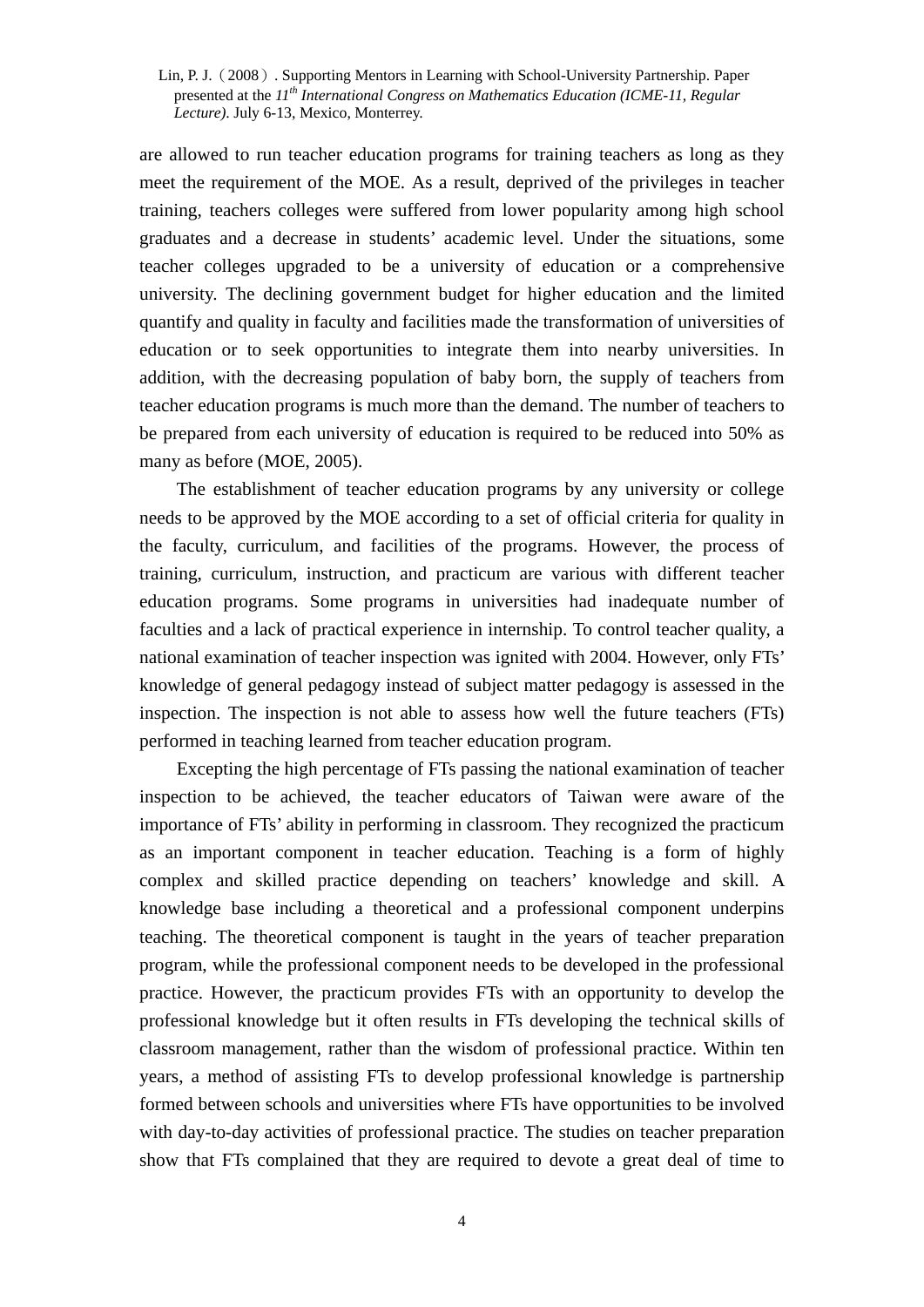administrative affairs of schools. They were mentored by the mentors who do not have enough professional knowledge in mentoring (Lo, Hung, & Liu, 2002). Thus, their professional knowledge was not developed during the internship although the school-university partnership has been implemented.

The failure of the partnership could be resulted from the unsuccessful mechanism of collaboration between school and university. When comparing the successful experience of other countries such as England and USA implementing the partnership of school-university in practicum, teacher educators of Taiwan attempted to reconstruct a new concept of the school-university partnership that was designed to enhance the mentors' knowledge and skill such that improving the quality of practicum by providing FTs with greater involvement with mentors in teaching. Since teacher education reformers of USA indicate that the structure of the relationship creates the opportunities for the FTs to relate the theoretical knowledge to the practical realities of schools and classrooms. They regard through the school-university partnership FTs as one of the important strategies to support FTs' learning to teach, and thus, to improve the quality of teaching (Odell, Huling, & Sweeny, 1999). In these experiences, the FTs are not focused on the technical skills of classroom management. Instead, the FTs are engaged in meaningful professional-related tasks.

#### **The Issues of Internship Emerged Under the Reform**

Since the enactment of the TEA in 1994, the issues of the ambiguity of FT's role, government's over-loaded on allowance of internship, and diversity in outcome quality control have emerged.

The ambiguity of FTs' role during practicum is an issue under the TEA impact. FTs in school placement were neither a student (because of their completion of courses of TE program) nor a teacher (because of no salary). FTs were dominated by mentors by school administrators to devote a great deal of time to doing school administrative affairs. The FTs were afraid of rebelling school teachers' authorities because the part of their grade of internship was graded by school teachers or mentors. Therefore, it leads to lack of professional learning during the internship.

Each FT gets NT\$8000 monthly allowance for internship during school placement. It is overloaded for government in finance. On the other hand, for FTs, monthly allowance with NT\$8000 is not sufficient for affording FTs' living. It is imbalance between the hours FTs worked and the pay they gained.

Diversity is another essential feature of the teacher education reform. Due to the huge variance in FTs' quality and the training process at individual universities, the MOE is worried that the mushrooming of TE programs in the past few years might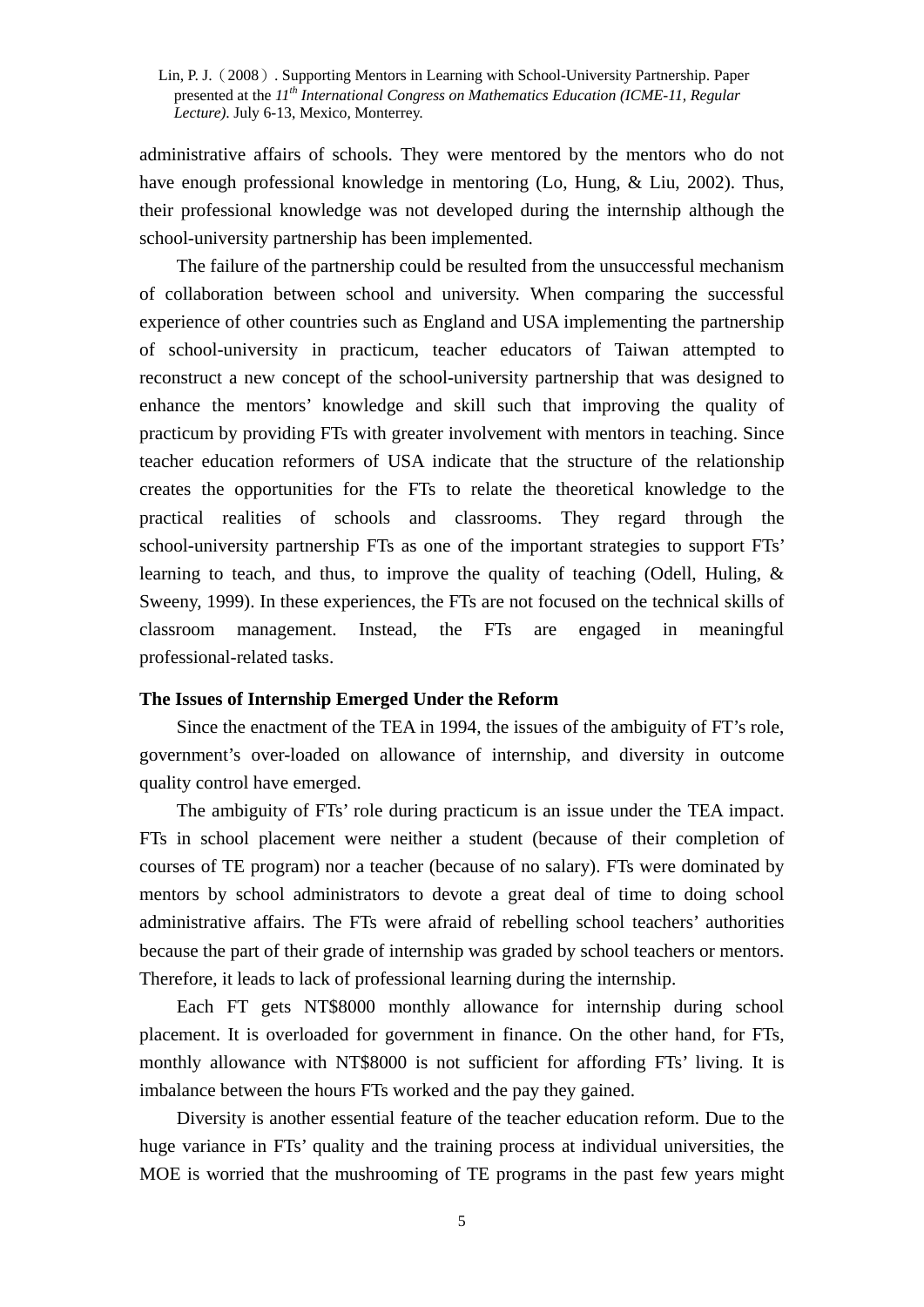result in a decline in teacher quality. Thus, it is necessary to establish a uniform standard for assessing FTs' quality through a nationwide licensing examination to assure teacher quality.

# **MUSHROOMING OF INTEGRATED RESEARCH PROJECTS ON MENTORING**

Due to the enactment of the TEA, the number of TE programs set by regular universities has accelerated, from the initial 9 programs in 1994 to 88 programs approved by the MOE in the year 2006 (MOE, 2005). Mushrooming of these programs has indicated the variance of the teacher quality. Due to the variance in training process at individual universities, the MOE is worried that the increment of the TE programs in the past few years might result in a decline in teacher quality. To overcome this problem, recently, the National Science Council (NSC) associated with MOE funded a goal-oriented research grant to call for research proposals for teacher educators. The goal-oriented program is to improve the quality of teacher education in mathematics and science. Within past three years, there were six integrated research projects approved by the NSC were investigated by mathematics and science teacher educators from University of Education and Normal universities (National Hsinchu University of Education, 2006). Four of them were at the primary level and two were at the secondary level. The six integrated research projects are displayed in Table 1 by level, subject-matter area, and goals.

| characteristics              |             | projects       | MP1 | MP <sub>2</sub> | SP <sub>1</sub> | SP <sub>2</sub> | MC1 | MC <sub>2</sub> |
|------------------------------|-------------|----------------|-----|-----------------|-----------------|-----------------|-----|-----------------|
| Establishing<br>professional |             | <b>Mentors</b> |     |                 |                 |                 |     |                 |
| <b>Standards</b>             |             | <b>FTs</b>     |     | $\mathcal{L}$   |                 |                 |     |                 |
| Mentoring program            |             |                |     |                 |                 |                 |     |                 |
| School-based                 |             |                |     |                 |                 |                 |     |                 |
|                              | Mathematics |                |     |                 |                 |                 |     |                 |
| Subject                      | Chinese     |                |     |                 |                 |                 |     |                 |
|                              | Science     |                |     |                 |                 |                 |     |                 |
| Level                        | Primary     |                |     |                 |                 |                 |     |                 |
|                              | Secondary   |                |     |                 |                 |                 |     |                 |

Table 1: Introduction of Six Integrated Research Projects

M: mathematics S: Science P: Primary level C: Secondary level

Table 1 shows that only one project (SP2) investigated mentoring in science and only one project (MC1) involving in mathematics. There were two integrated research projects (MP1 and MP2) involving in three subject-matter areas, mathematics,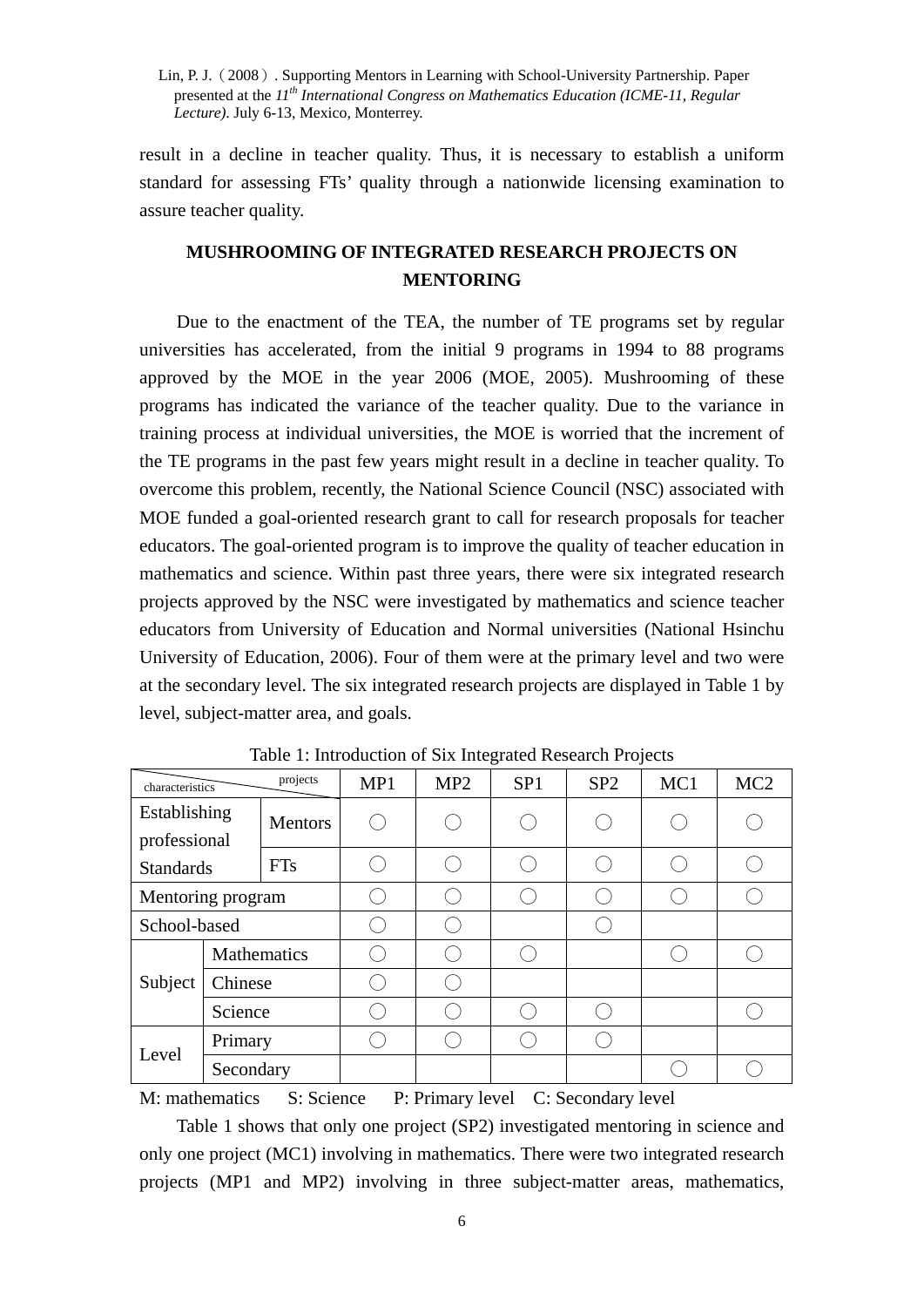Chinese, and science. Each integrated research project is described briefly as follows.

The establishment of professional standards for mentors and for FTs and followed by setting up a mentoring program is common goal among the six integrated research projects. Although setting up a set of professional standards for mentors and for FTs respectively were the purpose of the integrated projects, the distinction among them was varied by subject area, level, and methodology. The design of a mentoring program, the development of a model of mentoring, and the evaluation of the mentoring program were the main focus among the six integrated projects. The introduction of each integrated project was not the purpose of the lecture. Instead, only one integrated research project MP1 is reported here.

## **AN INTEGRATED MODEL OF MENTORING PROGRAM FOR IMPROVING QUALITY OF INTERNSHIP**

#### **A Mentoring Program**

The integrated research project MP1 includes four sub-projects which explored the literacy of subject-based teaching including mathematics, Chinese, science and non-subject based technology at primary level. The sub-project involving in technology was intended to be integrated into the three subject-matters. MP1 is a three-year research project. It was begun by establishing a set of professional standards for mentors and for FTs, respectively. The second year was to develop and design a mentor training program. The third year was to develop an interactive model of mentoring by integrated three subjects. The mentoring model of MP1 was to meet the need of teaching a range of subjects for a teacher at the primary level. It was called as a model of one-subject mentors with multiple-subject future teachers (OSM-MSFT). It means that each mentor was only trained to be specialized in one subject by subject-matter teacher educator of the university.

The goal of the half-year mentoring program for mathematics mentors group as part of the integrated research project MP1 was to enhance mentors' knowledge and skill of mentoring. The mentoring program was based on the professional standards of mentors that were conducted by the author in the first year of MP1 project (Lin & Tsai, 2007). The professional standards describe the indicators of preliminary knowledge and skill of a teacher to be a mentor.

The course of mentoring program includes two parts, professional knowledge and skills of mathematical teaching and mentoring. Each part includes five topics: curriculum, pedagogy, assessment, social mathematics norm, topics about individual students. Curriculum topics refers to the objectives for instruction, the scope and sequence of the content to be learned, the sequence of activities, textbook, resources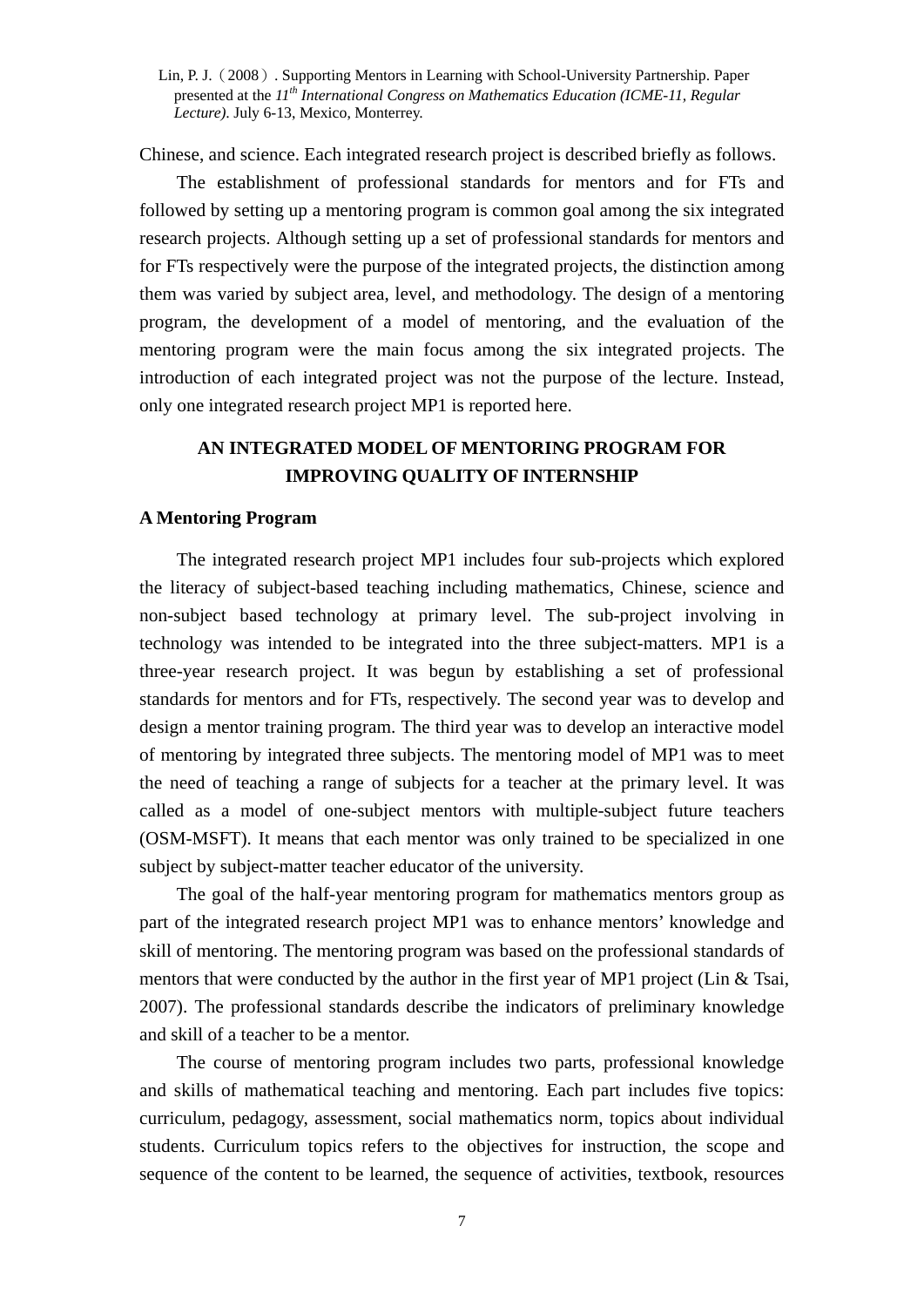of teaching, and the plans and schedules for teaching. Pedagogical topics cover the discussions on subject matter knowledge, instructional strategies, clarity of explanation, questioning, problem-posing, and analyzing students' various solutions. Assessment topic related to assessing students' learning and performance as well as their progress. Social mathematics norm topic is the issues about social interaction in mathematics classroom, the norms of groups of students in a class. Topic about individual students included discussions about the background, learners' needs, behavior, and progress of an individual student (Lin, 2007).

The courses of mentoring program provided by the researcher, who is the teacher educator of university, including theory and practice of mathematics teaching and mentoring were implemented in a six-day summer workshop with 36 hours and half school-year with 42 hours. The summer workshop was to conceptualize mentors' and FTs' knowledge of teaching mathematics toward learner-oriented, while the course of the school year was to enhance mentors' knowledge and skills in mentoring and FTs' knowledge of teaching.

#### **An Integrated Model of Mentoring**

An integrated model of mentoring was explored in the integrated research project MP1. The purpose of the MP1 was to improve the knowledge and skill in mentoring for mentors via the partnership of school-university. In developing the school-university partnership on FT preparation, there were five main considerations. First, the school to be recruited was dependent on the willing of the mentors and the FTs. Second, the school to be recruited at least consists of the mentors from mathematics, Chinese, and science. Third, the school has a commitment to maximize the FTs' involvement in the community of mentors while at the same time minimizing the possible disruption this participation might cause the mentors and schools. Fourth, some kind of ancillary benefits and feedbacks for giving back to the school from the partnership were also a consideration for the university when designing the mentoring program, for instance, minor finical support and certified hours of institutes. Fifth, the school needs to offer mentors and FTs supports on professional practices. The final consideration was that the supervisors (or teacher educators) of the FTs during practicum are the researchers involving in the integrated research project. This consideration is intended to reduce FTs' burden from the researchers and supervisor of practicum as possible.

It is not possible for developing FTs' professional knowledge if the mentors' mentoring knowledge and skills have not been developed well. The mentoring program associated with school-university partnership was designed to assist mentors in developing mentoring knowledge and skills, and then to enhance FTs' professional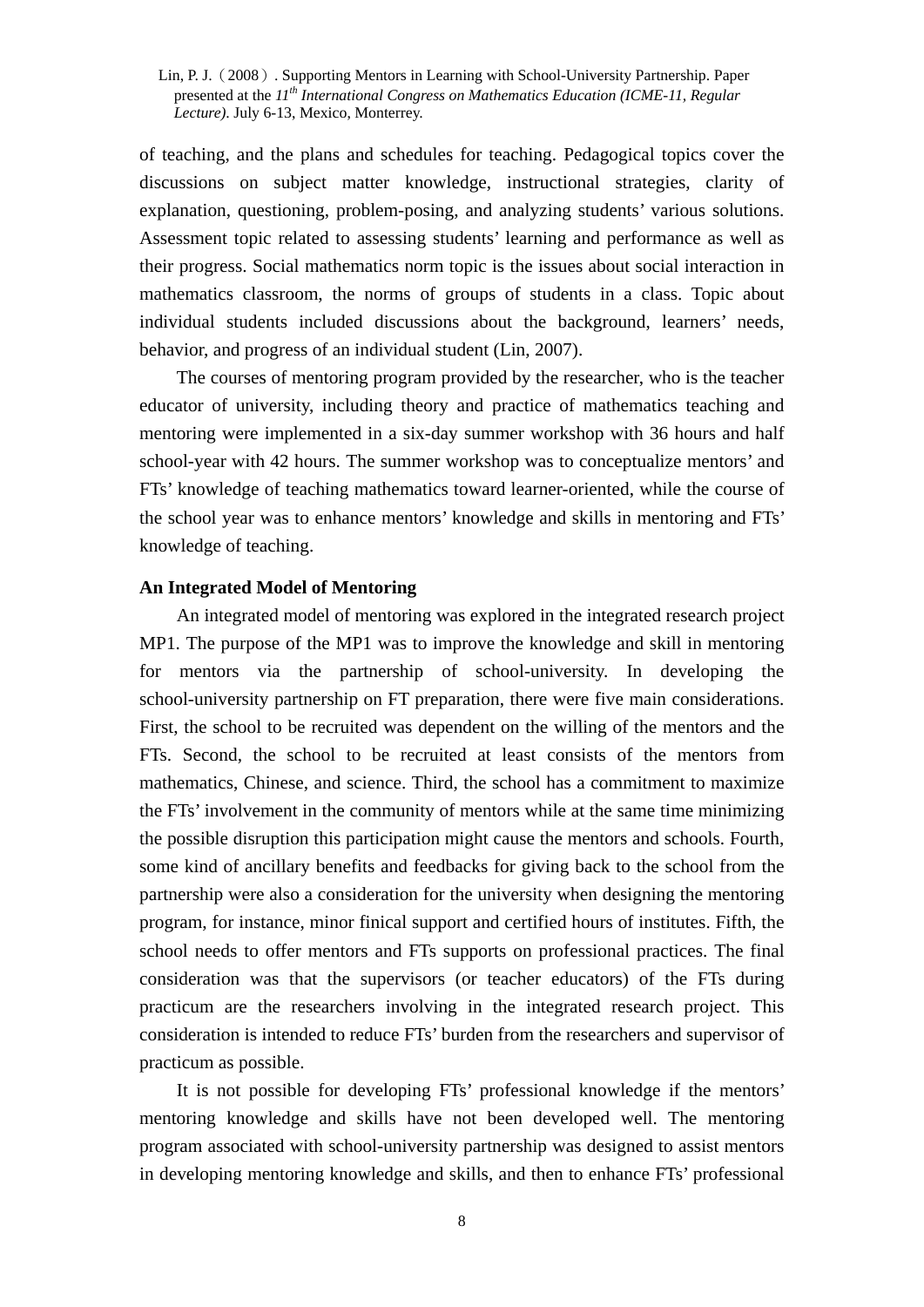Lin, P. J.(2008). Supporting Mentors in Learning with School-University Partnership. Paper presented at the *11th International Congress on Mathematics Education (ICME-11, Regular Lecture)*. July 6-13, Mexico, Monterrey.

practice during practicum. The mentoring program included three subject mentoring programs, mentoring in mathematics, mentoring in Chinese, and mentoring in science, as part of an integrated research project. Due to FTs to be a primary school teacher who teach several subjects, mathematics and Chinese are required to be taught for a home-room teacher. To meet this need, an integrated model of mentoring was developed. The integrated model of mentoring was that each participant FT was mentored by a mentor in mathematics and mentored by another mentor in Chinese. Mathematics future teachers group consisting of FTm1, FTm2, FTm3, and FTm4 were mainly mentored to be a professional teaching in mathematics. They were mentored by mathematics mentors group consisting of A, B, C, and D, and were also mentored to be a professional teaching in Chinese assisted by Chinese mentors group consisting of P, Q, R, and S. Each FT in mathematics group was mentored by a mentor from mathematics mentor group and a mentor from Chinese mentor group.

Likewise, Chinese future teachers group consisting of FTc1, FTc2, FTc3, and FTc4 were mainly mentored to be a professional teaching in Chinese. They were mentored by Chinese mentors group and also were mentored by mathematics mentors group. Each FT in Chinese group was mentored by a mentor from Chinese mentor group and by a mentor from mathematics mentor group. Science future teachers group consisting of FTs1 and FTs2 were mentored to be a professional teaching in science and were mentored by science mentors group consisting of I and J. Each FT in science group was mentored by a mentor in science mentor group.



Figure 1: The integrated model of one-subject mentors with multiple-subject future teachers (OSM-MSFT)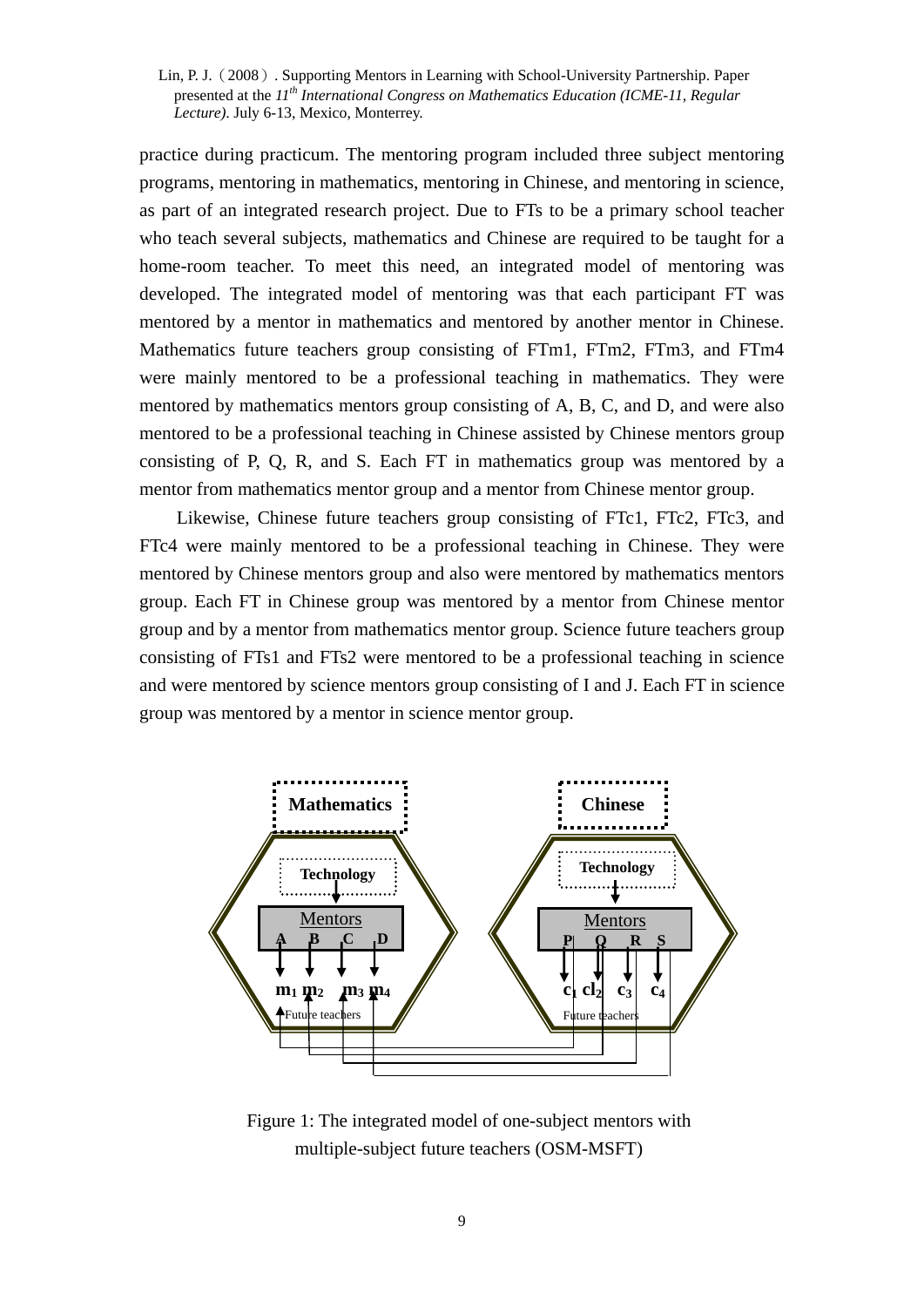Lin, P. J.(2008). Supporting Mentors in Learning with School-University Partnership. Paper presented at the *11th International Congress on Mathematics Education (ICME-11, Regular Lecture)*. July 6-13, Mexico, Monterrey.

However, to reduce mentors' tension and burden from their participation in the mentoring program, each mentor was only trained to be specialized in one subject by subject teacher educator of the university. The subject teacher educators were the researchers, who participated in the integrated research project. For instance, the mentors A, B, C, and D were trained to be an expert in mathematics teaching assisted by the researcher from mathematics department, while mentors P, Q, R, and S were trained to be an expert in Chinese teaching assisted by the teacher educator from Chinese department. The integrated model displayed in Figure 1 is called as a model of one-subject mentors with multiple-subject future teachers (OSM-MSFT).



Figure 2: The Partnership of School-University

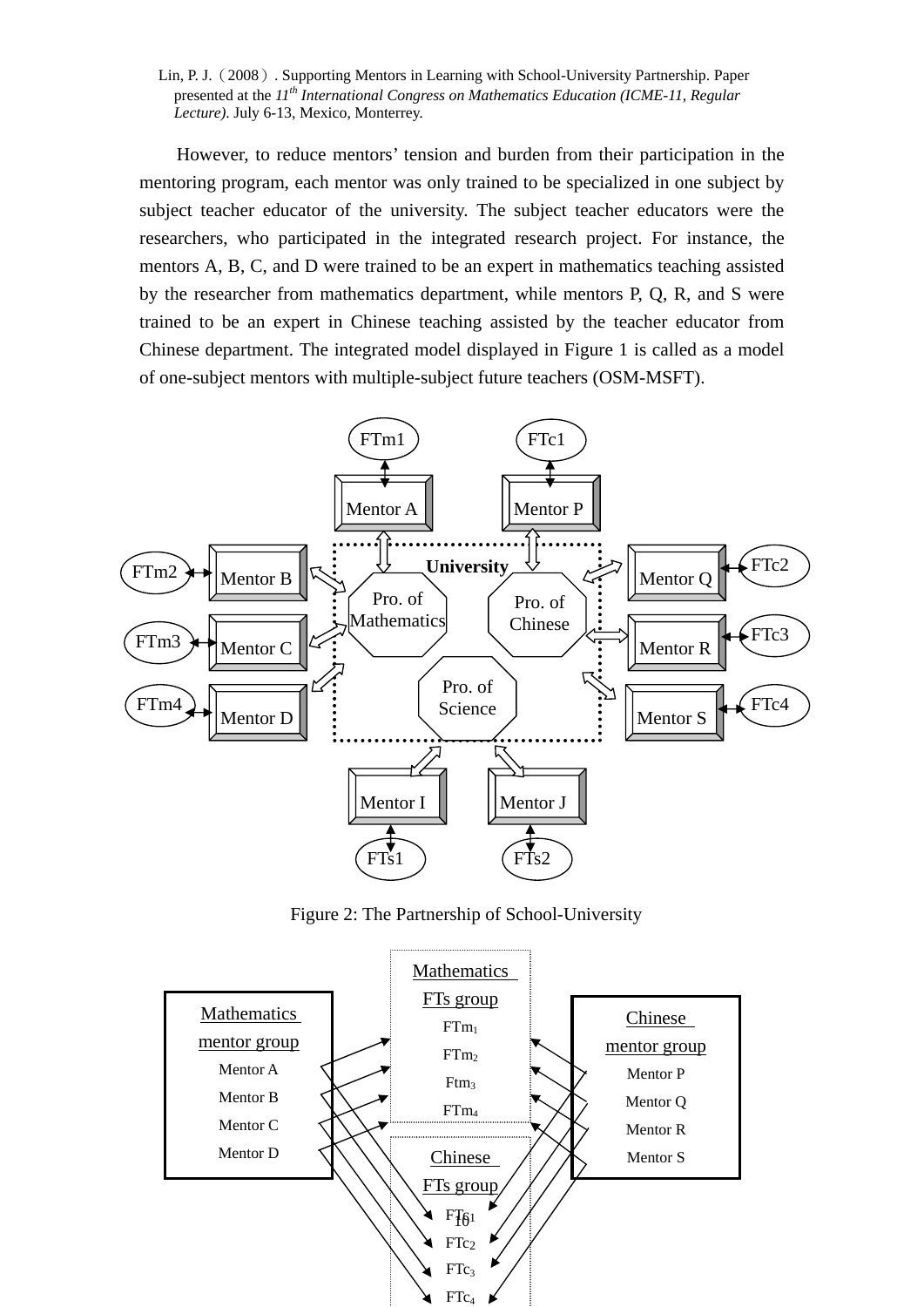The connection among future teachers, teacher educators of university, and mentors in a school is described in Figure 2. The partnership of school-university was designed to form three different professional mentoring groups, mathematics, science, and Chinese in the school. Mentors I, and J are trained to be an expert in science teaching assisted by a science teacher educator. This creates the maximum opportunity for FTs to learn the professional knowledge.

The integrated model of one-subject mentors with multiple-subject future teachers (OSM-MSFT) forms several teams of mentors with FTs. For instance, two mentors A and P working with two FTs, Fm1 and FTc1. FTm1 and FTc1 learned from Mentor A about how to teach mathematics, while they learned from Mentor P about how teach Chinese, as displayed in Figure 3.

To let FTm1 and FTc1 presented in mentor A classroom simultaneously to watch Mantor A's lesson, they were required to appear in Mentor P classroom simultaneously to watch Mentor P's Chinese lesson at other time. Mentor A and P needed to sit together to arrange their class schedules for FTm1 (displayed by  $\Theta$ ) and FTc1 (displayed by  $\mathcal{Q}$ ), as depicted in Table 1.

Table 1 is an example of a weekly class schedule of mentor A (or mentor P) during school day. The mathematics class of the two mentors was arranged at the same time. Same as the Chinese class. Both Mentors A and P are fifth grade teachers. FTm1 and FTc1 were always appeared in the same classroom at the same time.

|                            | Monday                                  | Tuesday                      | Wednesday                                     | Thursday                  | Friday                    |
|----------------------------|-----------------------------------------|------------------------------|-----------------------------------------------|---------------------------|---------------------------|
| Class 1<br>8:40-9:20       | <b>Chinese</b><br>00                    | <b>Chinese</b><br><b>© ව</b> | Mathematics<br>$\odot$ $\odot$                | <b>Mathematics</b><br>© O | Mathematics<br><b>© ව</b> |
| Class 2<br>$9:30-10:10$    | <b>Mathematics</b><br>© ©               | <b>Chinese</b><br>© ල        | Mathematics<br>$\mathop{\odot}\mathop{\odot}$ | <b>Chinese</b><br>© ©     | $\Theta$ (or $\Theta$ )   |
| Class 3<br>$10:25 - 11:05$ | $\Theta$ (or $\Theta$ )                 | $\Theta$ (or $\Theta$ )      | <b>Chinese</b><br>$\circledcirc$              | $\Theta$ (or $\Theta$ )   | $\Theta$ (or $\Theta$ )   |
| Class 4<br>$11:15-11:55$   | $\mathfrak{S}(\text{or}\,\mathfrak{S})$ | $\Theta$ (or $\Theta$ )      |                                               | $\Theta$ (or $\Theta$ )   | <b>Chinese</b>            |

**Table 1**: **A Weekly Class Schedule of Mentor A (or P) During School Day**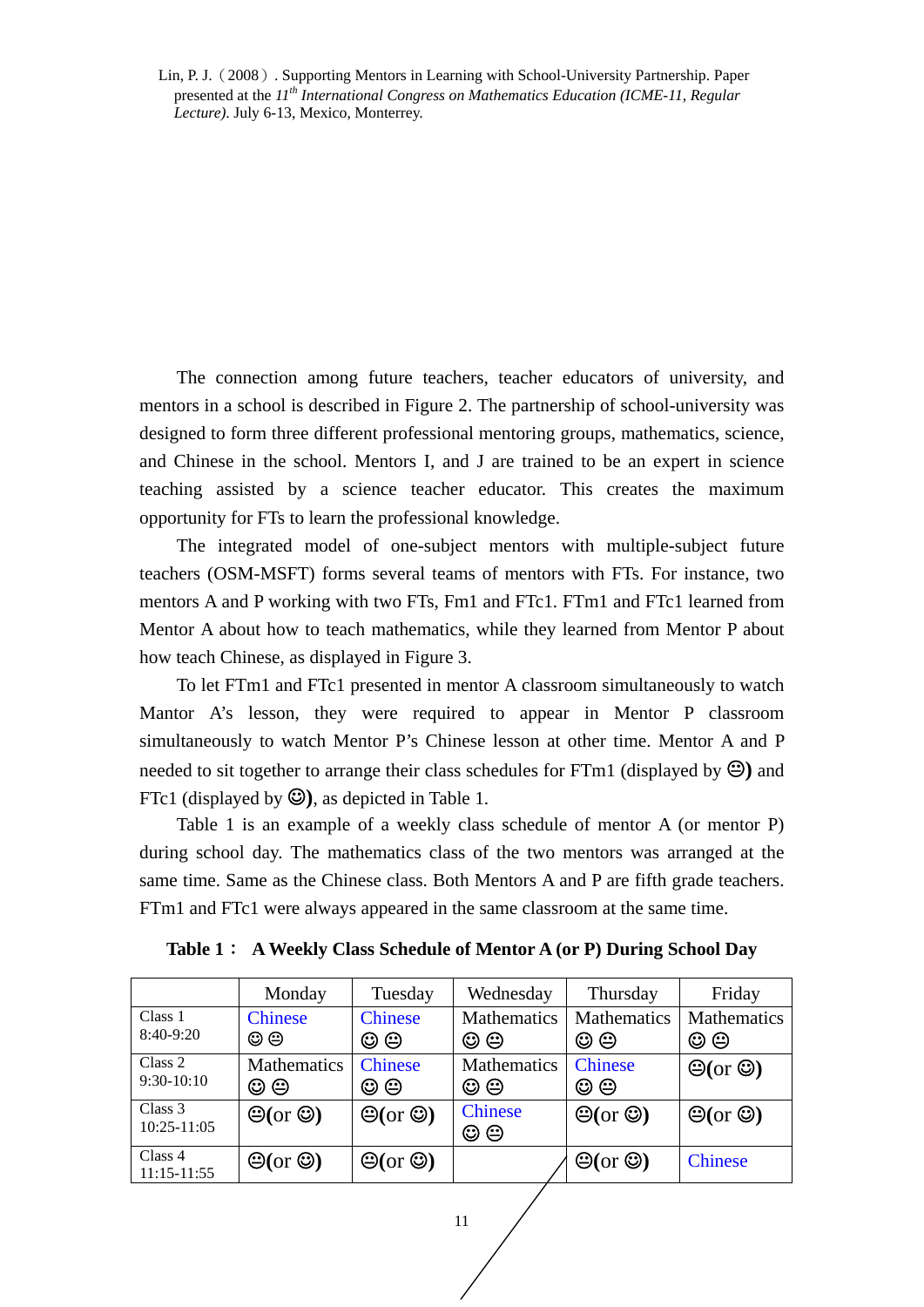Lin, P. J.(2008). Supporting Mentors in Learning with School-University Partnership. Paper presented at the *11th International Congress on Mathematics Education (ICME-11, Regular Lecture)*. July 6-13, Mexico, Monterrey.

|                        |                         |                         |                         | $\mathop{\circledcirc}$ |
|------------------------|-------------------------|-------------------------|-------------------------|-------------------------|
| Class 5<br>13:20-14:00 | $\Theta$ (or $\Theta$ ) | $\Theta$ (or $\Theta$ ) | $\Theta$ (or $\Theta$ ) | $\Theta(\Theta)$        |
| Class 6<br>14:10-14:50 | $\Theta$ (or $\Theta$ ) | $\Theta$ (or $\Theta$ ) | $\Theta$ (or $\Theta$ ) | $\Theta(\Theta)$        |
| Class 7<br>15:00-15:40 | $\Theta$ (or $\Theta$ ) | $\Theta$ (or $\Theta$ ) | $\Theta$ (or $\Theta$ ) | $\Theta$ (or $\Theta$ ) |

 $\circledcirc$ : FTm1  $\circledcirc$ : FTc1

# **THE PROCESS OF HELPING IN IMPROVING MENTORS' PROFESSIONAL TEACHING AND MENTORING**

The four mentors participating in the project had no experience of mentoring. To help them putting their visions for mentoring into practice, the mentors were supported via four phases. There was a one-hour classroom observation on every Thursday morning and a follow-up three-hour mentoring group meeting in the afternoon throughout each phase of the mentoring program. There are two groups. One is mathematics mentors group consisting of the researcher and four mentors. The other is mathematics FTs group consisting of four pairs of mentors-interns. Afterwards, each mentor required immediately share FTs with main ideas discussed in the mathematics mentor group meeting. The integrated model took the critical constructivist perspective on mentoring that knowledge is actively built by learners through the process of active thinking (Wang, & Odell, 2002). The researcher and the mentors were viewed as learners and generators of new knowledge and practices of mentoring. Likewise, the mentors and the FTs were also viewed as learners and generators of new knowledge, and they had to count on each other. The integrated model stressed mentors' active construction of mentoring knowledge through what they have leaned in practice and constant dialogue with teacher educators. The collaborative inquiry model of mentoring in school-university partnership is depicted in Figure 4 as follows.



Figure 4: Collaborative Inquiry Model of Mentoring in School-University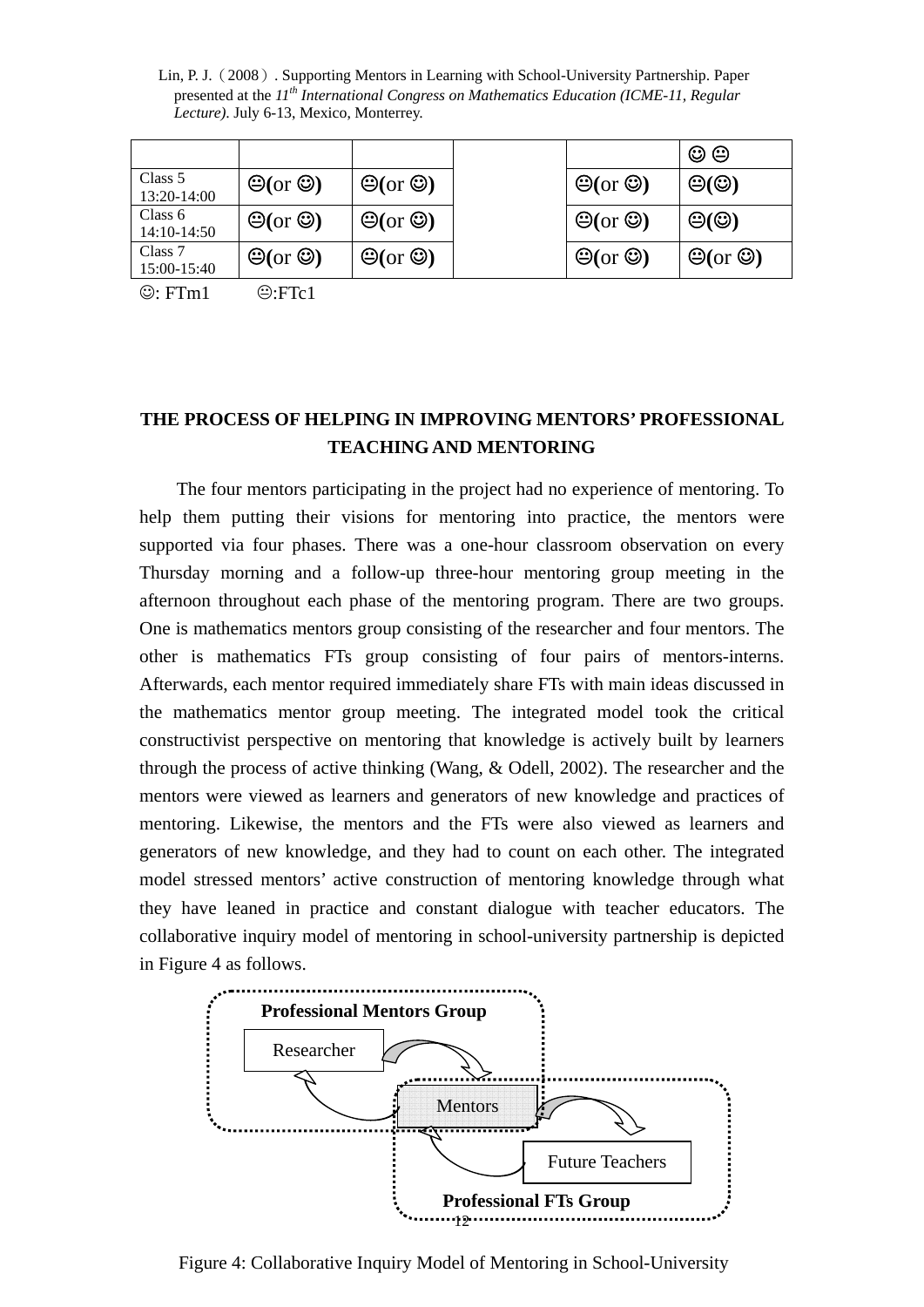**Phase 1:** In the first two weeks of the mentoring program as the first phase, the mentors were supported in gaining the idea of induction through mutually sharing among them. The mentors were encouraged to offer emotional support for interns to overcome reality shock and reduce psychological stresses caused by the conflicts between their personal lives and professional requirement. Each mentor took turns to report in public how she introduced her intern to students and parents in the first few days of the school year. Each FT was asked to report their feelings about the induction treated by mentor.

**Phase 2:** In the second phase, from week 3 to 6, we supported the mentors in gaining a general picture of the kind of teaching and in understanding the basic procedures in their teaching through observation and reflection about other mentors' lessons. Each mentor was asked to teach several lessons for FTs in their own classroom. In this way, each FT could see how their mentor taught a lesson on the content that was going to teach. It was followed by a short conversation with the mentor concerning the relationship between the syllabus, students' performance in classroom, and the lesson actually taught. Before the FTs' observation, each mentor must elaborate the purposes of teaching she had for that lesson. Then, each mentor required FT to observe her lesson with these purposes in mind and to understand the reasons underlying the teaching. This phase provided the mentors an opportunity to support FTs on learning how to observe a lesson focusing on learners and supported mentors' learned the teaching with a learned-oriented approach.

**Phase 3:** The third phase, from week 7 to 10, we supported the mentors working with the FTs together in preparing a lesson and a peer observation (called as LPPO). The first opportunity was observing a mentor preparing a lesson with her FT sitting together and then observed the mentor to teach the lesson. It was followed by peers' observation on how the mentor carried out the lesson, and then observing the mentor asking her intern a series of questions, such as explaining how well the lesson plan was carried out, how well the objectives she have achieved in the lesson, identifying the changes she made in the lesson compared to the lesson plan. During the third phase, other mentors not only learned from the pair of mentor- intern about mentoring on lesson plan and teaching, but also gave the mentor comments or suggestion on mentoring. Each pair of mentor-intern took turns engaging in the activities of LPPO. The FT in each pair was asked to report what she learned in the activity of LPPO.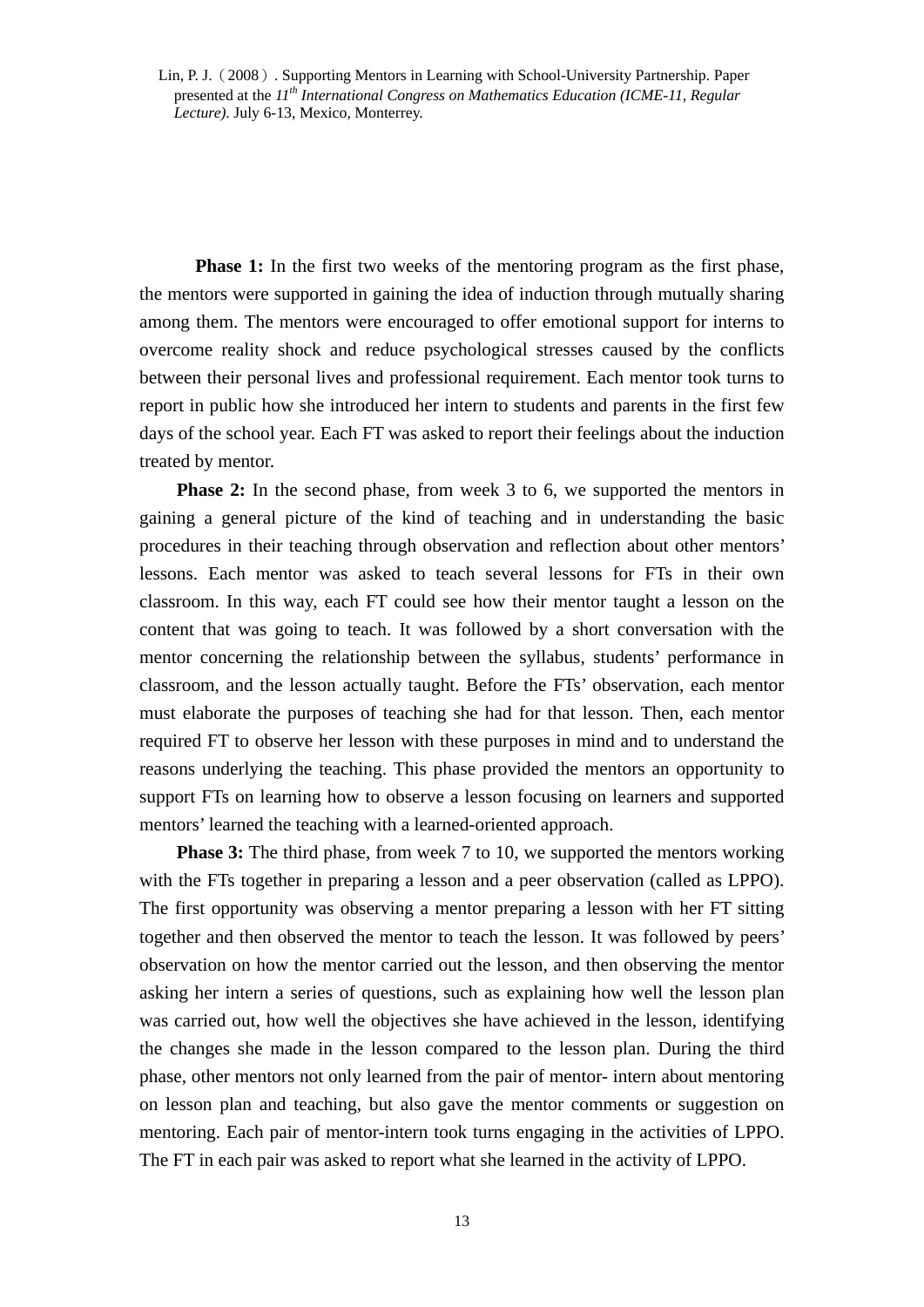**Phase 4:** Each FT's teaching was arranged in the fourth phase, from week 11 to 14. The final phase was allowed the assigned mentor to passively work with FT altogether on lesson plan. The phase was to examine the effect of mentoring on interns' performance on mathematics teaching. The result accounts for an aspect of the effect of the mentoring program. During this phase, each FT was evaluated by other FTs, mentors and a researcher. The evaluation of mathematics teaching consists of two aspects: teaching preparation and teaching behavior.

#### **MENTORS' AND FTS' VIEWS OF THE INTEGRATED MODEL**

The four pairs of mentors and FTs participating in mathematics group as part of the integrated research project were interviewed individually about their views of integrated model. The consensus they made was on the class schedule. The two mentors working with same two FTs arranging at the same time for both mathematics and Chinese class respectively are preliminary requirement in the model of one-subject mentors with multiple-subject future teachers. Otherwise, the FTs were not allowed by their mentors to watch lesson without their mentors' permission.

All mathematics mentors committed the function of the integrated model because this model created the opportunity for them to learn the new pedagogy for teaching Chinese from their FTs who participated in the Chinese mentoring group. Conversely, the Chinese mentors have the same agreement. They also mentioned that two FTs working with each mentor had more opportunities to stimulate multiple perspectives than only one FT working with each mentor. The suggestion of the model the mentors made was that the two FTs worked with two same grade mentors since their concerns had readily on the same focus.

 For FTs, the integrated model afforded them rich professional learning. For instance, on the phase of lesson plan, their mentors guided them the use of teachers' guide or resources. They said that they learned how to work on lesson plan for an effective teaching, since mentors asked them to predict students' various anticipated strategies or solutions and to ask students follow-up key questions in align with students' responses. These concerns should be written preciously on the lesson plan. Besides, the FTs learned to pay more attentions to the sequence of the activities to be taught. They also learned that the sequence of the activities were relied on the objectivities of the lesson, the context of the problems to be posed, the numbers involving in the problems, and students' prior knowledge.

# **THE EFFECT OF THE INTEGRATED MODEL OF MENTORING ON PERFORMING TEACHING**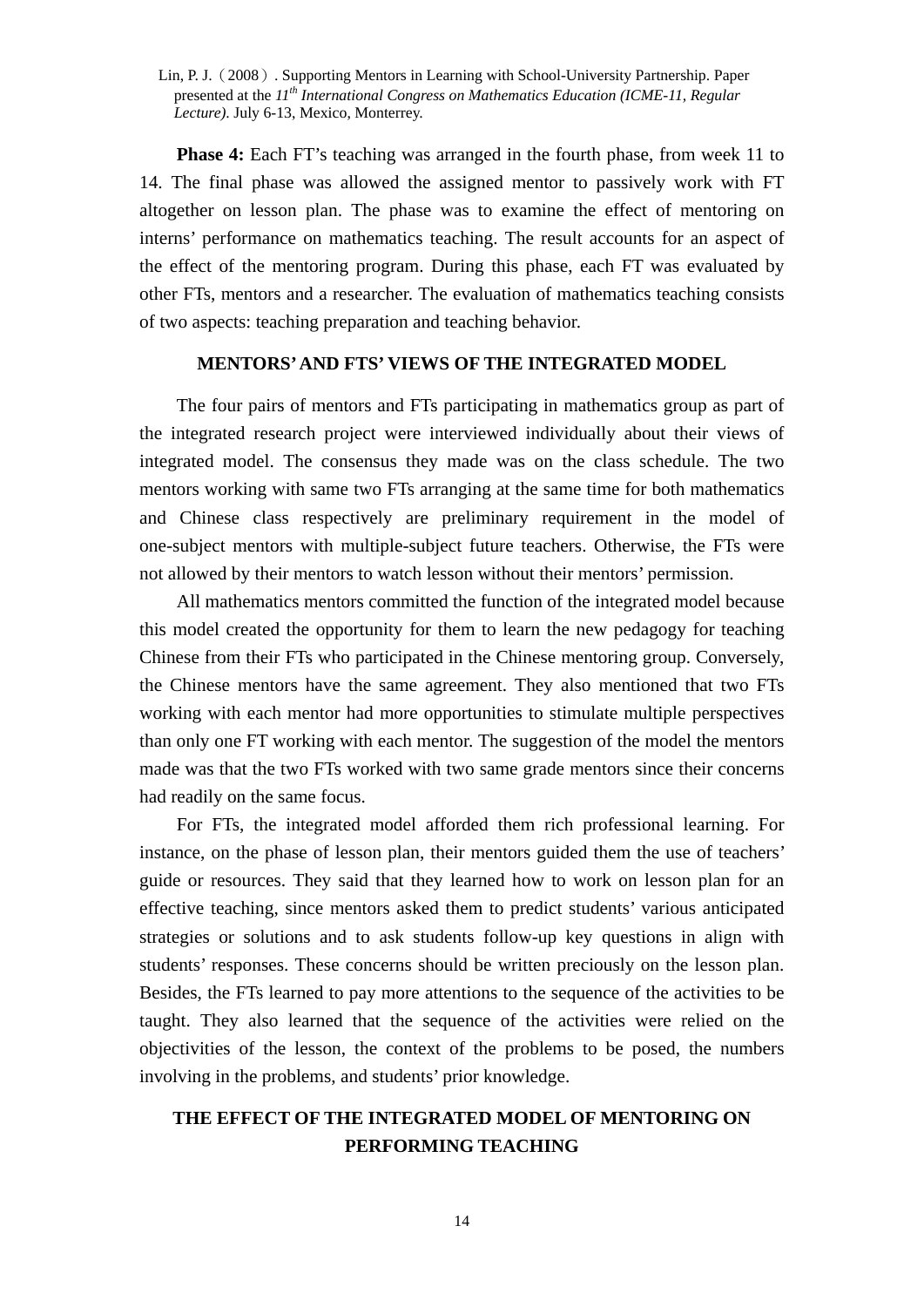The effect of the integrated model of mentoring preparation can be documented on two aspects: on mentors' learning and on FTs' teaching. The result is organized at three levels in accordance with the model of Kirkpatrick and Kirkpatrick (2006). The first two levels were analyzed by the quantitative data and supported by the qualitative data, while the third level was illustrated in qualitative data. To help you understand coherently about the effect of the program, the qualitative data presented here is merely related to problem posing, even though posing appropriate problems, asking key and follow-up questions, and understanding students' various anticipated solutions were the focuses of the effect of the model.

# **The Effect of the Integrated Model of Mentoring Preparation on Mentors Learning**

#### *Reaction Level: Mentors' Satisfaction with the Course of Mentoring Progra*<sup>m</sup>

Table 2 indicates that the mentors were satisfied with all topics of the summer workshop and half-year course of the mentoring program. The mentors had a slight satisfaction with the lesson plan engaged in school year ( $\overline{M}$  =4. 5) than in summer workshop ( $\overline{M}$  =4.25). Su made the distinction of lesson plan engaged in summer, a pair of mentor-FT mentoring, and practicing with their assigned FTs.

|                                                          | <b>Contents of the course</b>             |                                           | $\boldsymbol{M}$ | <b>SD</b> |
|----------------------------------------------------------|-------------------------------------------|-------------------------------------------|------------------|-----------|
| <b>Summer workshop</b>                                   |                                           | Scope and sequence of the                 | 4.5              | 0.5       |
| activities                                               |                                           |                                           |                  |           |
|                                                          |                                           | Key and follow-up questions to be asked   | 4.25             | 0.83      |
|                                                          |                                           | Problem posing                            | 4.5              | 0.5       |
|                                                          |                                           | Design of lesson plan                     | 4.25             | 0.83      |
|                                                          | Sharing experience of mentoring practices |                                           |                  |           |
| Analyzing students' various solutions                    |                                           |                                           |                  | 1.0       |
| <b>Half-year mentoring practices</b><br>Observing peers' |                                           |                                           | 5.0              | 0.0       |
| lessons                                                  |                                           |                                           |                  |           |
|                                                          |                                           | Working lesson plan with FTs              | 4.5              | 0.5       |
|                                                          |                                           | Observing mentor-FT mentoring lesson plan | 4.25             | 0.83      |
| Follow-up discussion of a lesson                         |                                           | 4.25                                      | 0.83             |           |
|                                                          |                                           | Discussion of MMG after own teaching      | 4.5              | 0.5       |
|                                                          |                                           | Discussion of MMG after peers' teaching   | 4.5              | 0.5       |
|                                                          |                                           |                                           |                  |           |

Table 2 Mentors' Reaction to the Course of Mentoring Program

*….What I learned in design of lesson plan in summer workshop was about the essential components, such as students' anticipated solutions, prior knowledge,*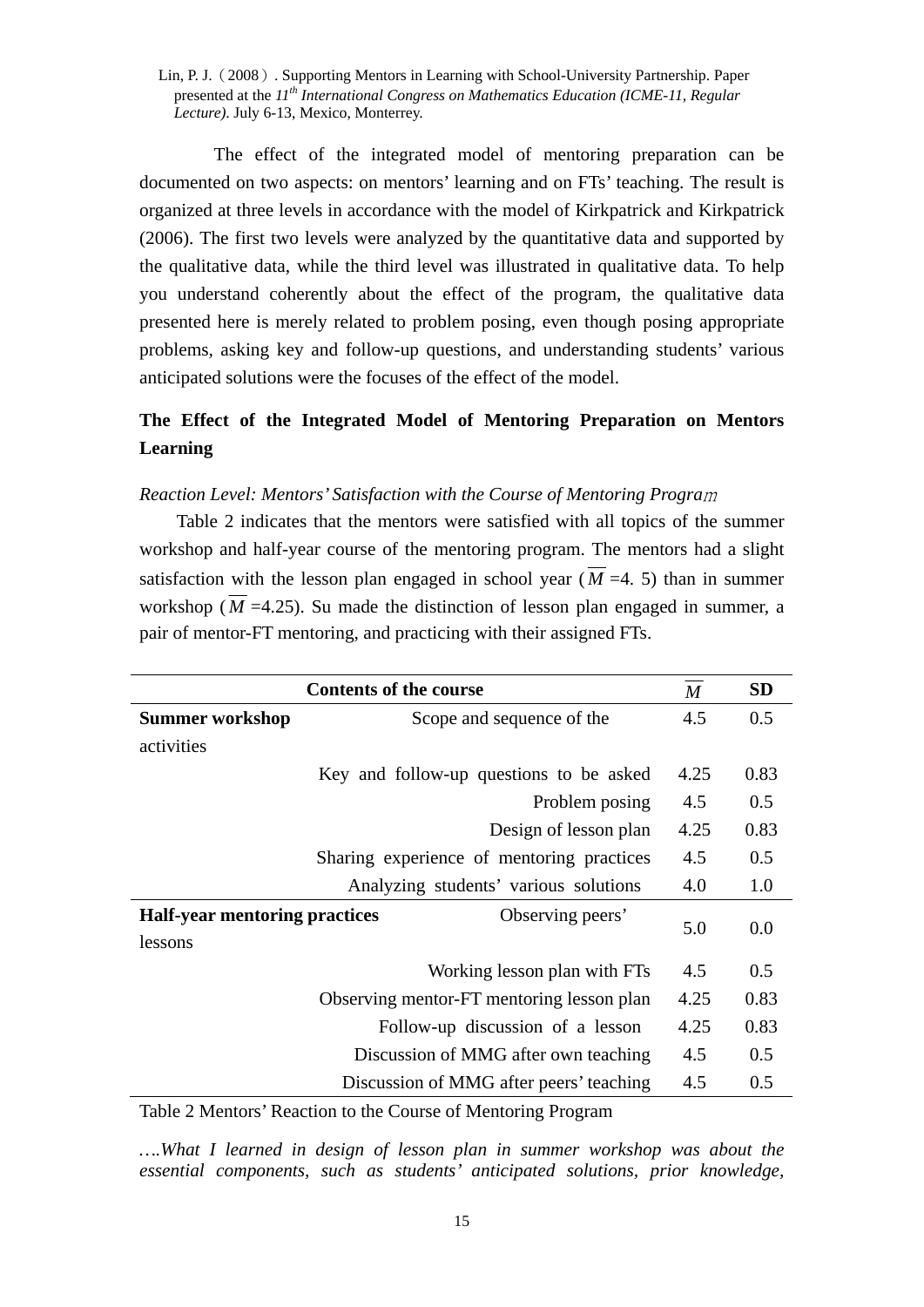*objectives of the lesson, and key questions to be asked. Based on this experience, it helps me to move to observe how Juei worked with her assigned FTs on planning a lesson and then wrote it into a lesson plan. I saw that Juei asked her FTs to read textbook and searching for relevant resources in advance. She asked them to make sure the objective of the lesson and to be aware of the need of adaptation of the activities covered in the textbook. With the help the program, I am getting used to tell FTs the ways of posing a contextual problem, anticipating students' possible solutions, asking students follow-up questions. (Su, Interview).* 

#### *Learning level: Improvement of Mentors' knowledge of teaching and mentoring*

Regarding to knowledge of teaching, the percentages of pre- and post-test four mentors performed were from 40% to 80%, from 53% to 80%, from 40% to 73%, from 40% to 67% respectively. The result indicates that the mentors enhanced their knowledge for teaching fraction as the mentoring program proceeded.

With regard to the conception of mentoring, initially, in their view of FTs' expectation for the role of mentors was to provide emotional and technical support. Learning to teach, in their view, was to be left FTs' own accumulation of teaching experience and lessons based on trial and error. Their little knowledge was also indicated in their responses to self-assessment questionnaire. Before entering the program, the mentors had no confidence in performing 7 items out of 16 items (termed as 7/16 )of professional literacy, 18/34 items of mathematics teaching, and 22/36 items of mentoring practice, respectively. Through the process of mentoring, they gained more confidence in teaching and mentoring. Finally, only 5 items including 2 items of teaching and 3 items of mentoring were not improved. For instance, Juei was pleased to her more awareness of problem-posing.

*…In support of summer workshop, I am aware of the importance of the problem posing for students' anticipated solutions. Furthermore, with the help of the MMG, I learned about various meanings of problem posing. For instance, students' specific solution to be anticipated is highly tied with the size of the number involved in the problem and semantic structure of the problems (Juei, interview).* 

#### *Behavior Level: Transfer occurred in Mentoring FTs*

The mentors transferred their knowledge of teaching into mentoring practice. The transfers of problem posing and lesson plan are presented here. The aspects the mentors attended to when working a lesson plan with FTs from Phase 2 to Phase 4 of the mentoring program are described in Table 2. Table 2 suggests that the mentors expanded their perception of lesson plan and improved their ability to help FTs in writing a lesson plan. Comparing to Phase 2, two more aspects the mentors learned from the mentoring program on preparing a lesson were the scope and sequence of the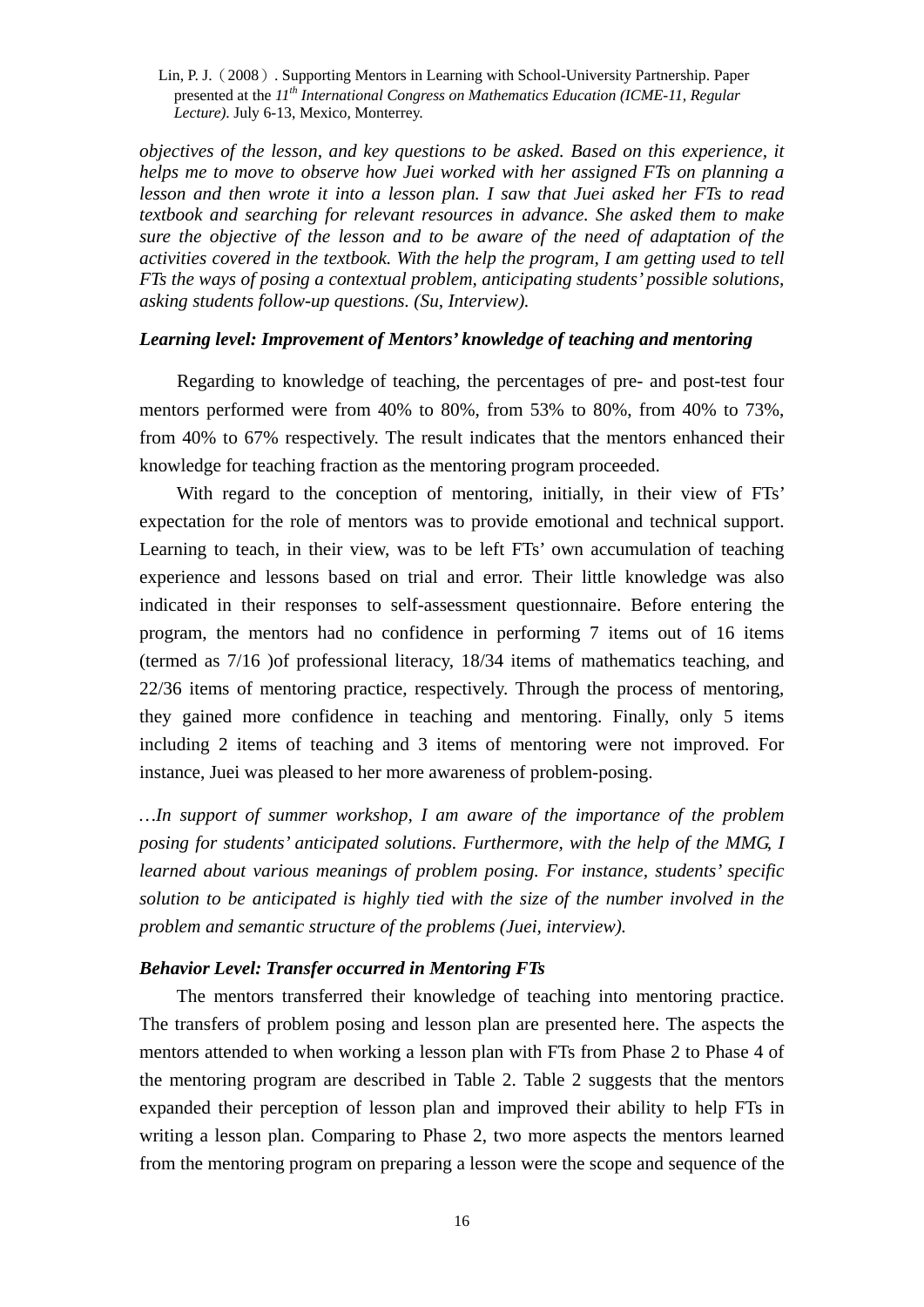mathematics contents and students' various anticipated solutions. They tried hard to ask FTs to put the possible key and follow-up questions on their own lesson plans.

In terms of the transfer of problem posing, the mentors learned about seven aspects of problems posing and brought them into mentoring practices. The seven aspects consisted of the resources, the size of the number involved in problem, semantic structures, contexts, representations, materials, and the problem meeting the need of students' anticipated solutions. The size of the number involved in the problem as an example is illustrated here. As observed, Ling asked her FTs to reflect if the problems covered in the textbook are enough to motivate students' attractions by checking either the size of the numbers or the contexts involving in the problems. As a result, they discussed about the revision of the size of the numbers involving in an equivalent fraction. The problem presented in the textbook was that *"A box has 12 oranges. What fraction of 4 oranges in the box?"* Students can only figure out three equivalent fractions 4/12, 1/3, and 2/6. Ling asked her FT, Ding, to revise the problem in which could have more equivalent fractions. Ding revised the problem as *"A box has 24 oranges. What fraction of 12 oranges in the box?"* In such a number, there are six equivalent fractions, 12/24, 1/2, 2/4, 3/6, 4/8, 6/12.

| <b>Phase 2 mentoring</b>      | <b>Phase 3 mentoring</b>           | <b>Phase 4 mentoring</b>     |  |  |
|-------------------------------|------------------------------------|------------------------------|--|--|
| Objectives of the             | Objectives of the lesson           | Objectives of the lesson     |  |  |
| lesson                        | Objective of each activity         | Objective of each activity   |  |  |
|                               | Analysis of the scope and          | Analysis of the scope and    |  |  |
|                               | sequence of the content            | sequence of the content      |  |  |
| Pupils' prior                 | Pupils' prior knowledge            | Pupils' prior knowledge      |  |  |
| knowledge                     |                                    |                              |  |  |
| Status of the lesson          | Status of the lesson               | Status of the lesson         |  |  |
|                               | Sequence of the activities         | Sequence of the activities   |  |  |
| Sequence of the<br>activities | including the problems to be       | including the problems to be |  |  |
|                               | posed                              | posed                        |  |  |
| Settings of the               | Settings of the teaching           | Settings of the teaching     |  |  |
| teaching                      |                                    |                              |  |  |
|                               | activities<br>Instructor's<br>with | Instructor's activities with |  |  |
| Instructor's activities       | key $&$ follow-up questions to     | key $&$ follow-up questions  |  |  |
|                               | be asked                           | to be asked                  |  |  |
|                               | Students' activities including     | Students' activities         |  |  |
|                               | anticipating students' various     | including anticipating       |  |  |
|                               | solutions                          | students' various solutions  |  |  |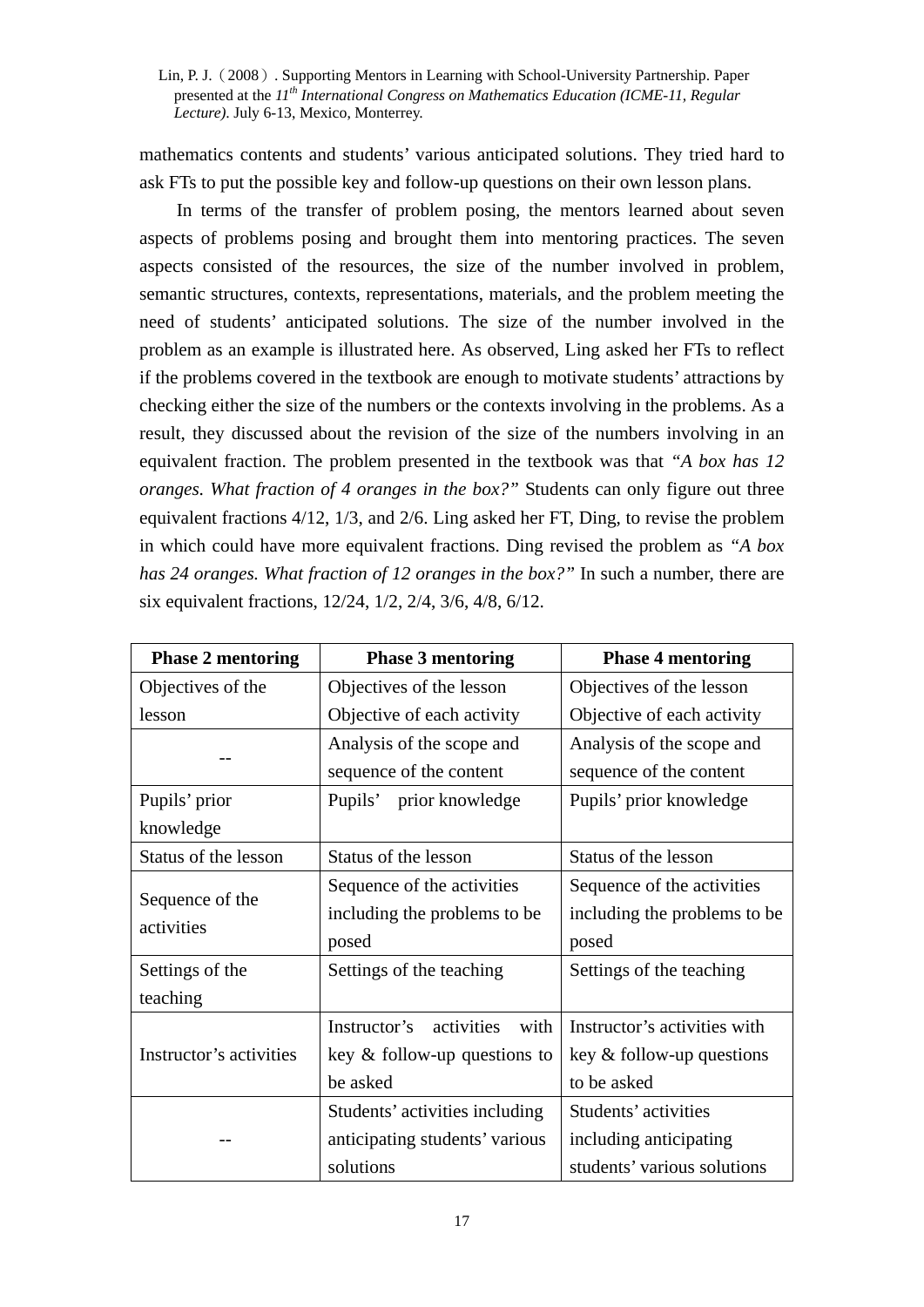Table3: Aspects of Lesson Plan the Mentors Attended to in Different Phase of Mentoring

#### **The Effect of the Integrated Model of Mentoring Preparation on FTs' Teaching**

The effect of the integrated model of supporting FTs on the preparation of mathematics teaching and classroom teaching are depicted in Table 4 and Table 5. The 5-scale average scores shown in Table 4 were evaluated by the participant mentors from the mathematics mentors group who observed the FTs' teaching.

The data of Table 4 indicates the four FTs well-equipped on preparing a lesson before teaching, the average score of the most of the items is more than 4.0, excepting the consideration of assessment. With the help of mentors, they had good understanding on objectives and logic structure to the content to be taught. Their good preparation of the lesson and good organization of teaching activities were revealed in the performance on classroom teaching.

| Readiness of Preparing a Lesson                    | FTm1 | FTm2 | FTm <sub>3</sub> | FTm4 | Mean |
|----------------------------------------------------|------|------|------------------|------|------|
| 1. Understanding of instructional objectives.      | 4.2  | 4.0  | 4.4              | 4.8  | 4.4  |
| 2. Understanding of the structure of materials.    | 4.6  | 4.2  | 4.3              | 4.6  | 4.4  |
| 3. Understanding of the mathematics content.       | 3.9  | 4.6  | 4.4              | 4.5  | 4.4  |
| 4. Preparation of lesson.                          | 4.3  | 4.6  | 4.9              | 4.8  | 4.7  |
| 5. Activities building on students' pre-experience | 4.6  | 5.0  | 4.6              | 4.6  | 4.7  |
| 6. Adaptation of teaching activities.              | 4.3  | 4.0  | 3.9              | 4.1  | 4.1  |
| 7. Lesson plan including assessment.               | 3.3  | 3.1  | 3.7              | 4.1  | 3.6  |

Table 4: Average Score of FTs on Readiness of Preparing a Mathematics Lesson

Table 5 shows that of the 15 items of mathematics teaching, FTs performing on the 13 items had average scores more than 4.0, other than two items with respect to dealing with students' thinking and solutions. FTs still had the difficulty with realizing the distinction among students' various solutions. They also needed to learn how to polish the strategy of stimulating students' thinking.

Table 5: Average Score of FTs Performing on Mathematics Teaching

| <b>Teaching Behaviors</b>                         |     |     | $FTm1$ $FTm2$ $FTm3$ $FTm4$ Mean |     |
|---------------------------------------------------|-----|-----|----------------------------------|-----|
| 1. Draw students attention by various strategies. | 4.8 | 4.5 | 4.6                              | 4.4 |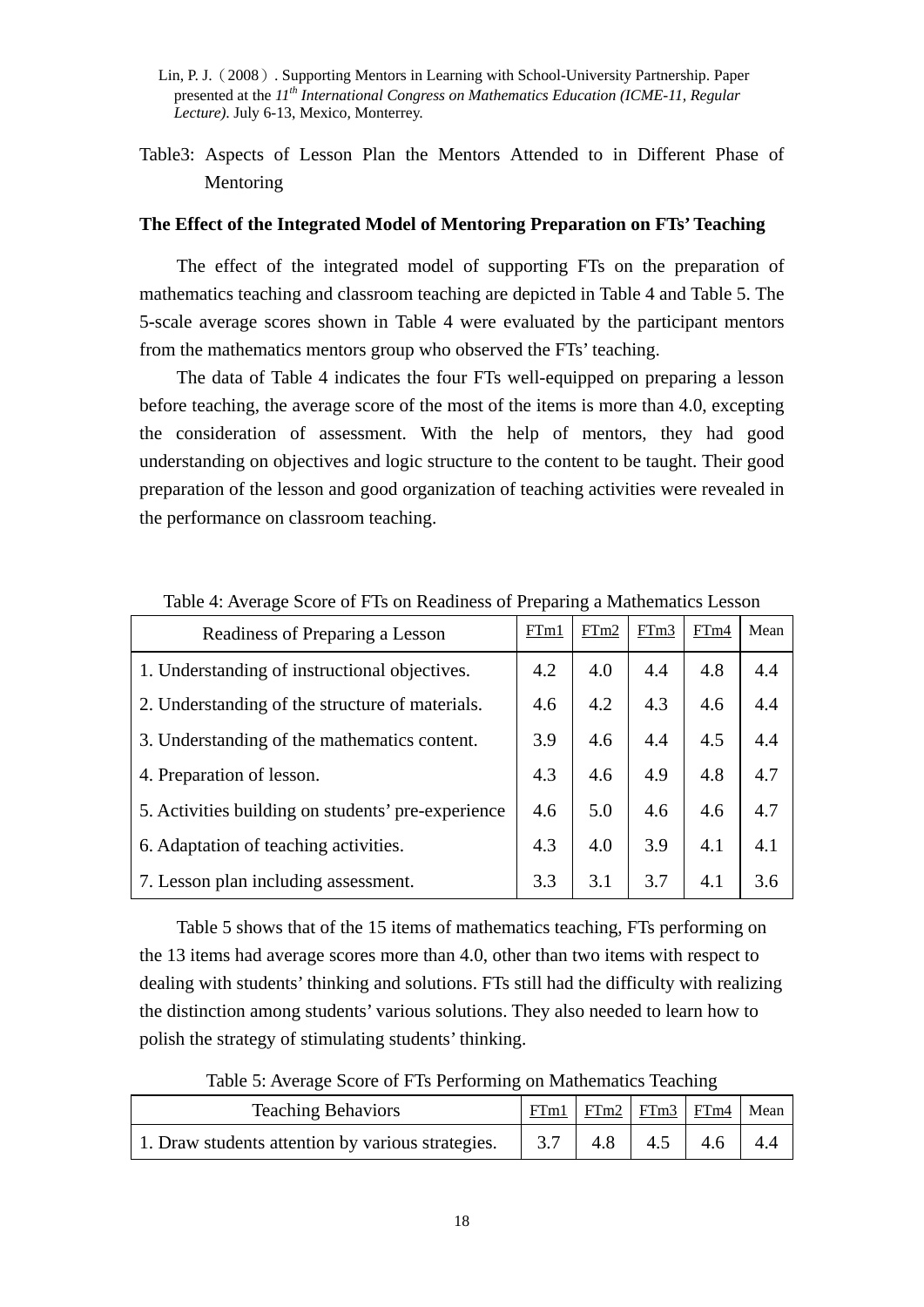Lin, P. J.(2008). Supporting Mentors in Learning with School-University Partnership. Paper presented at the *11th International Congress on Mathematics Education (ICME-11, Regular Lecture)*. July 6-13, Mexico, Monterrey.

| 2. Using resources (e.g. manipulatives, ICT etc.). | 3.6 | 4.9 | 4.9 | 4.6 | 4.5 |
|----------------------------------------------------|-----|-----|-----|-----|-----|
| 3. Asking questions for evoking kids'<br>thinking. | 3.8 | 4.4 | 4.1 | 4.5 | 4.2 |
| 4. Posing daily life problems.                     | 4.3 | 4.4 | 3.5 | 4.5 | 4.2 |
| 5. Posing problems by solving a specific strategy. | 3.7 | 4.0 | 4.3 | 4.4 | 4.1 |
| 6. Good interaction between students and teacher   | 3.6 | 4.9 | 4.5 | 4.0 | 4.3 |
| 7. Questioning students' thinking.                 | 3.9 | 4.6 | 4.1 | 4.5 | 4.3 |
| 8. Stimulating students' various strategies.       | 4.1 | 3.6 | 4.1 | 3.9 | 3.9 |
| 9. Comparing various solution given by students.   | 3.7 | 3.9 | 4.0 | 3.8 | 3.9 |
| 10. Default students' misconception.               | 3.6 | 4.3 | 4.3 | 3.8 | 4.0 |
| 11. Feedback to students'<br>responses.            | 3.9 | 4.7 | 4.4 | 4.1 | 4.3 |
| 12. Affording equal opportunity for students.      | 3.8 | 4.0 | 4.3 | 4.4 | 4.1 |
| 13. Create secure environment of learning.         | 3.7 | 4.7 | 4.6 | 4.6 | 4.4 |
| 14. The activities are interesting.                | 3.3 | 4.9 | 4.8 | 4.8 | 4.5 |
| 15. Achieving instructional objectives.            | 3.4 | 4.1 | 4.3 | 4.4 | 4.1 |

#### **DISCUSSION**

With reconceptualizing the meaning of school-university partnership, the integrated model of mentoring provides some evidence for the crucial importance of the mentor in the development of the FTs' professional learning. It gives the view that simply placing FTs in school without adequate mentoring support would give FTs little chance to develop their classroom teaching skills and understanding. The teacher educators of university offered the support with an integrated model of mentoring for mentors in school. However, there were several tensions and difficulties emerged under the integrated model of mentoring.

Most of the mentors and FTs had the agreement of becoming the partnership of the university, but they felt that neither the school nor the university had provided a detailed enough about what was involved. There is little doubt that mentors were surprised by the unexpected tensions their role generated in the school. Initially the mentors showed hostility due to a belief that they had gained additional work. They were struggled with the additional work and the improvement of professional knowledge. However, the factors of additional work appeared not to play a significant part in influencing mentors choosing to take on the role. Gaining their professional confidence and professional knowledge became as an internal incentive. The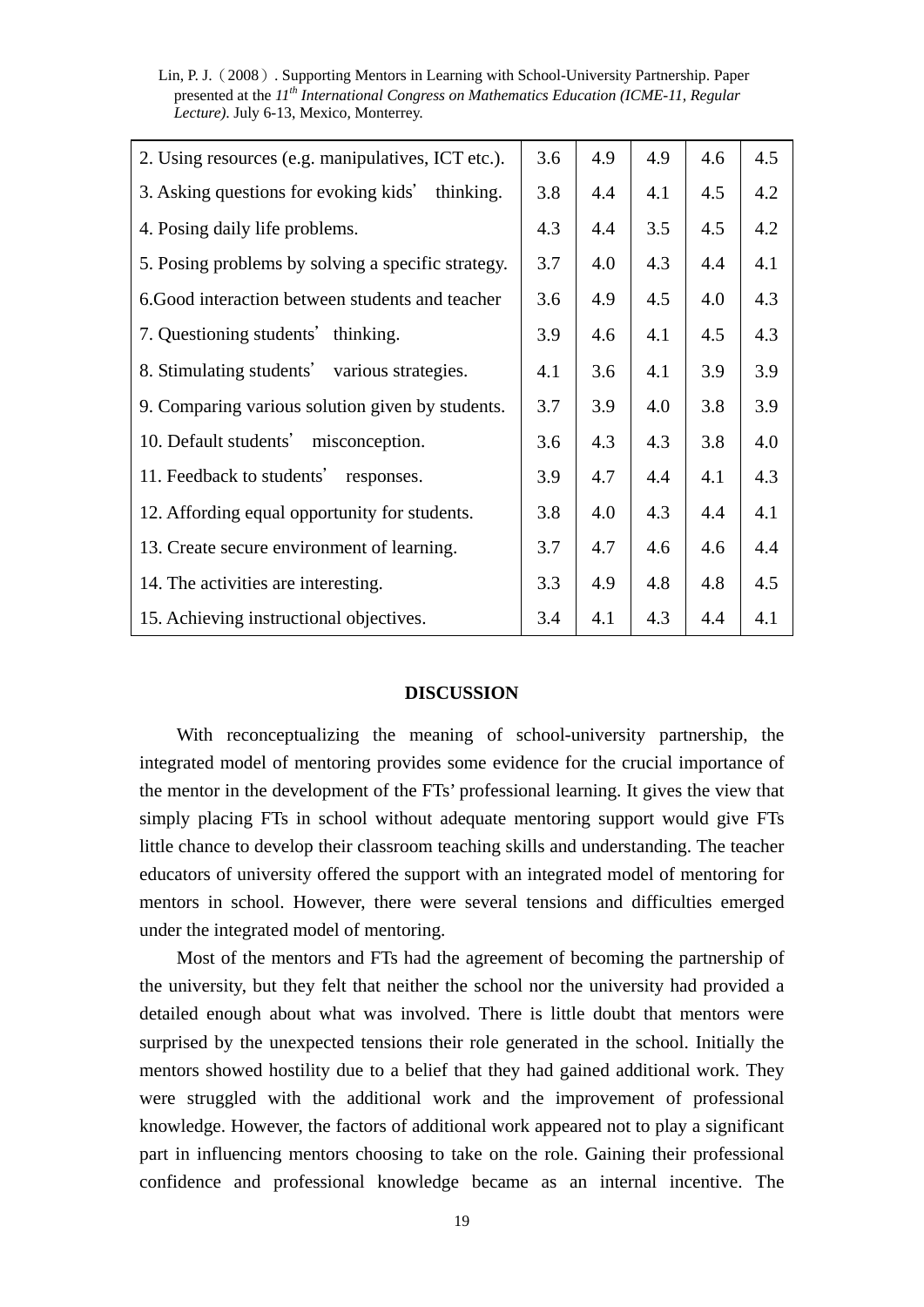difficulties mentors encountered in the integrated model included additional work, tight schedule, and FTs' willing of participation. Likewise, additional work and tight schedule were the difficulties for the FTs need to face during practicum. The willing of FTs participating in the integrated model of mentoring are drastically decreasing, since they have little opportunity to become an initial teacher to be needed in school. Some of the FTs who planned to transit their profession to other occupation lacked professional engagement during practicum.

 FTs had unequal professional knowledge before getting into school placement. It is suggested that some items of professional standards required for FTs should be achieved in the coursework of the teacher education program prior to practicum. Preliminary literacy of elementary school teachers teaching several subjects and practice-oriented method of teaching in subject area should be covered in the coursework of teacher education program. This indicates that it is necessary to construct an operational system for qualified a teacher. National-wide professional standards either across subject matter or subject-bounded, various professional standards for future teachers, internship, initial teachers, and expert teachers should be established in the contemporary teacher education in Taiwan. In addition, the policy-makers of teacher education are encouraged to associate with the researcher of professional development such as the model of mentoring and the model of evaluation of teacher professional development to set up decisive policies of teacher education.

#### **REFERENCES**

- Field, J. C., & Latta, M. M. (2001). What constitutes becoming experienced in teaching and learning? *Teaching and Teacher Education, 17*, 885-895.
- Fwu, B. J. & Wang, H. H. (2002). From uniformity to diversification: Transformation of teacher education in pursuit of teacher quality in Taiwan from 1949 to 2000. *International Journal of Educational Development, 22* 155-167.
	- *Inventing a new role for cooperating teachers*. Paper presented at the annual
- Lin, P. J. (2007). The effect of a mentoring development program on mentors' conceptualizing in mathematics teaching and mentoring. Paper will be presented in the *31th Annul Meeting of International Group of Psychology of Mathematics Education*. Korea: Soul
- Lin, P. J., & Tsai, W. H. (2007). *The establishment and development of processional standards of mentors*. Journal of Hsinchu University of Education.
- Lo, J. J., Hung, C. C., Liu, S. T. (2002). An analysis of teacher education reform in Taiwan since 1994 and its potential impact on the preparation of mathematics